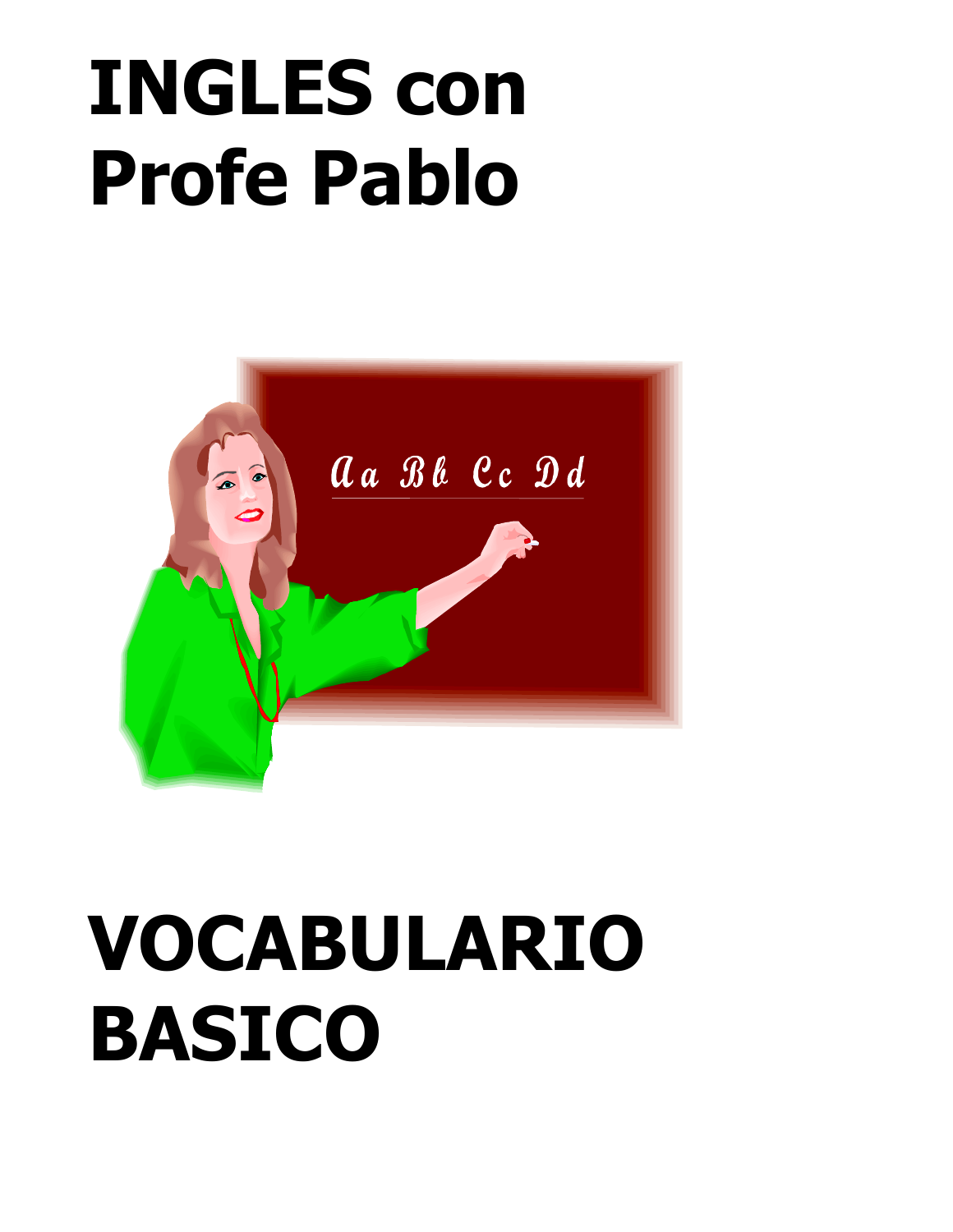| <b>INDEX - INDICE</b>                           |         |
|-------------------------------------------------|---------|
| CD#1                                            | Pagina: |
| <b>EL ALFABETO – THE ALPHABET</b>               | 1       |
| <b>LOS SALUDOS - GREETINGS</b>                  | 3       |
| <b>LOS NUMEROS - THE NUMBERS</b>                | 5       |
| <b>COMERCIO - COMMERCE</b>                      | 8       |
| <b>FOOD - COMIDA</b>                            | 10      |
| <b>EN EL RESTAURANTE – AT THE RESTAURANT</b>    | 12      |
| <b>EN EL MERCADO – AT THE MARKET</b>            | 14      |
| <b>LAS DIRECCIONES - DIRECTIONS</b>             | 17      |
| <b>LA CASA – THE HOUSE</b>                      | 21      |
| <b>LOS COLORES - THE COLORS</b>                 | 22      |
| <b>LOS ADJETIVOS - ADJECTIVES</b>               | 23      |
| <b>WHAT TIME IS IT? - ¿QUE HORA ES?</b>         | 24      |
| <b>THE DAYS - LOS DIAS</b>                      | 25      |
| <b>LAS MESES - THE MONTHS</b>                   | 25      |
| <b>THE SEASONS - LAS ESTACIONES</b>             | 26      |
| <b>PARTS OF THE BODY - PARTES DEL CUERPO</b>    | 27      |
| <b>CLOTHES - LA ROPA</b>                        | 29      |
| THE FAMILY - LA FAMILIA                         | 30      |
| <b>SCHOOL – LA ESCUELA</b>                      | 32      |
| <b>POR PAUL ROGERS-DERECHOS RESERVADOS 1999</b> |         |
| <b>Paul Rogers</b>                              |         |
| 110 North Olive St.                             |         |
| <b>Suite E, #349</b>                            |         |
| Ventura, California<br>93001                    |         |
| 805-258-3310                                    |         |
| B                                               |         |

**Pumarosa21@yahoo.com**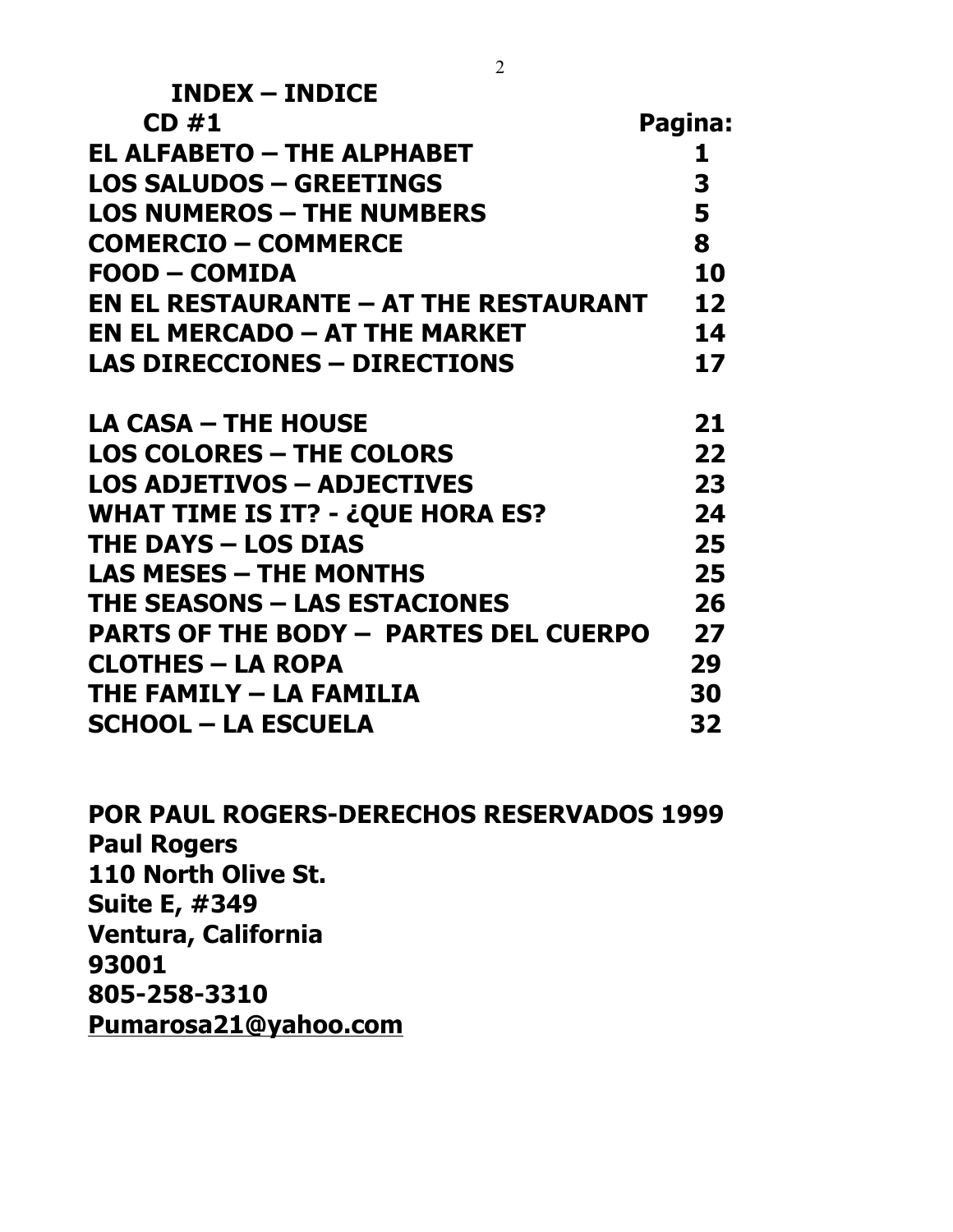|            | <b>El Alfabeto</b> |              | <b>The Alphabet</b> |
|------------|--------------------|--------------|---------------------|
| <b>The</b> | <b>Letters</b>     | Las          | <b>Letras</b>       |
| Aa         | ei                 | Nn           | en                  |
| Bb         | bi                 | Oo           | ou                  |
| <b>Cc</b>  | SĪ                 | <b>Pp</b>    | pi                  |
| <b>Dd</b>  | di                 | Qq           | kiu                 |
| Ee         | i.                 | <b>Rr</b>    | ar                  |
| Ff         | ef                 | <b>Ss</b>    | es                  |
| Gg         | yii                | <b>Tt</b>    | ti                  |
| Hh         | eich               | Uu           | iu                  |
| Ιi         | hay                | <b>Vv</b>    | Vİ                  |
| Jj         | jay                | <b>Ww</b>    | dabliu              |
| K          | kei                | Xx           | eks                 |
| LI         | el                 | <b>Yy</b>    | uai                 |
| Мm         | em                 | $\mathbf{Z}$ | zi                  |
|            |                    |              |                     |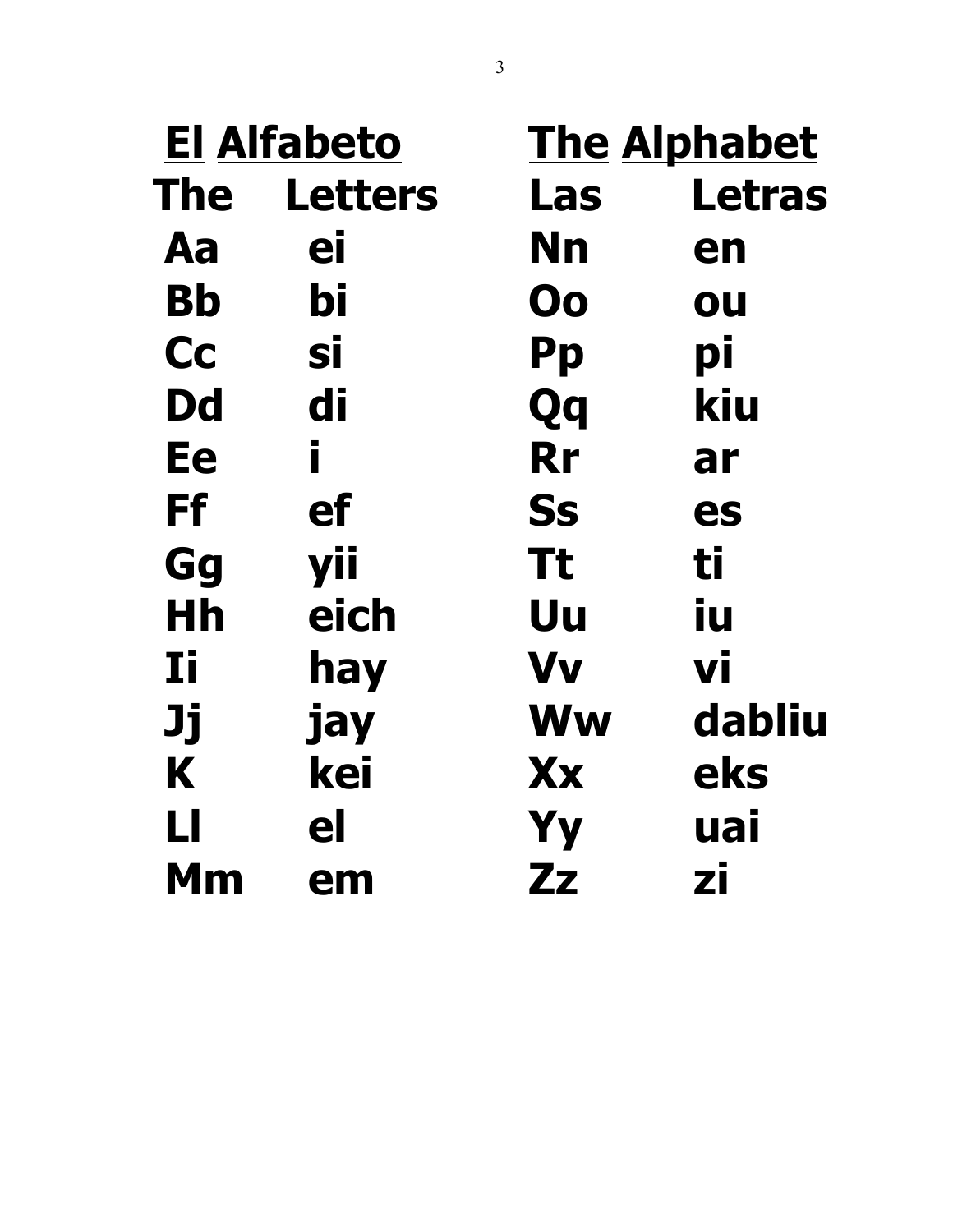**PRONUNCIACION**

**Para pronunciar la G y la J – trata de hacer una vibración en medio de tus dientes traseros, como si estuvieras sonriendo.** 

**La G termina con "ee." La J termina con "ei."**

**Para pronunciar la V, coloca tus dientes de enfrente encima de tu labio inferior y haz una vibración.**

**La A se pronuncia como "E", la E como "I", y la I como "HAY"** 

> **HOW DO YOU SPELL? Jau Du Iu Spal ¿Como se deletrea?**

**1.Tu nombre \_\_\_\_\_\_\_\_\_\_\_\_\_\_\_\_\_\_\_.**

**2. English \_\_\_\_\_\_\_\_\_\_\_\_\_\_\_\_\_\_.**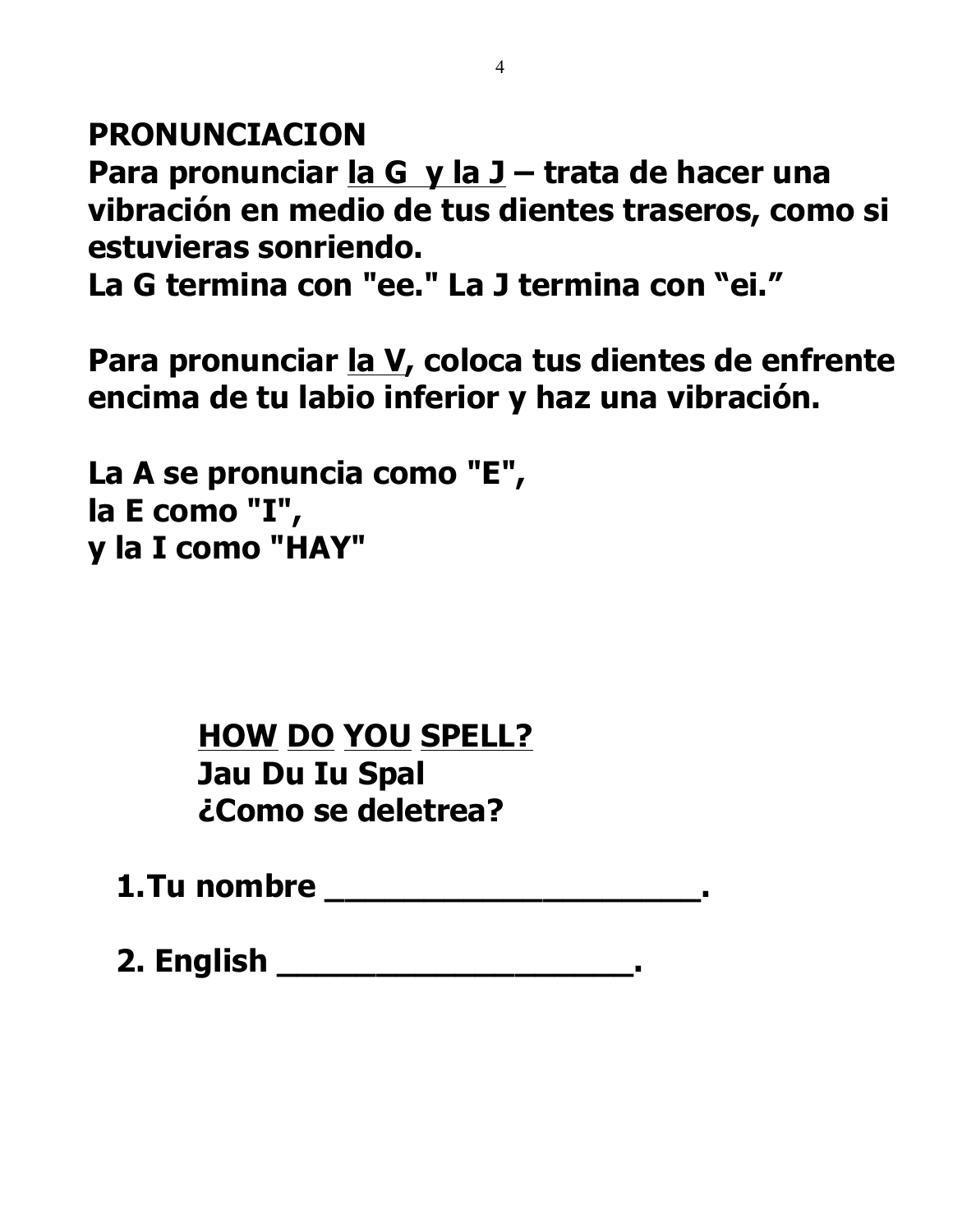

**GREETINGS (gritings) SALUDOS**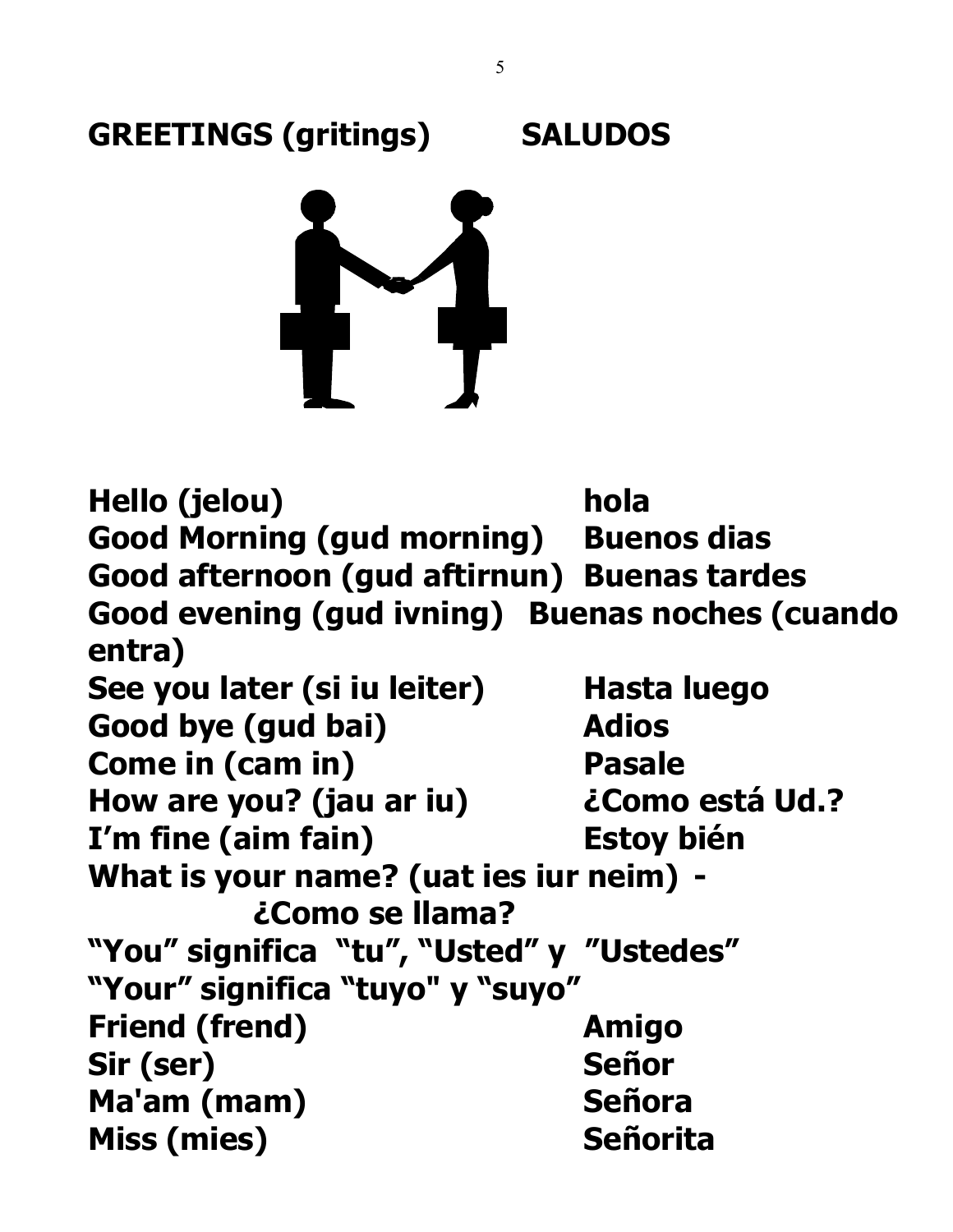**DIALOGO: A: Good afternoon, sir, how are you? ¿Buenas tardes, Sr., como está?**

**B: Fine thank you, and you? ¿Bién, gracias, y Usted?**

**A: Very good, thank you. Muy bién, gracias.**

**B: What is your name? ¿Como se llama?**

**A: My name is Mary. Me llamo Mari.**

**B: Come in, our house is your house. Pasale, nuestra casa es su casa.**

**A: Thank you. Gracias.**

**B: You're welcome. De nada.**

**A: Have a nice day. Que tenga buen dia.**

**Al principio puede decir: Please speak slowly (pliz spik sloli)= Hable despacio porfavor.**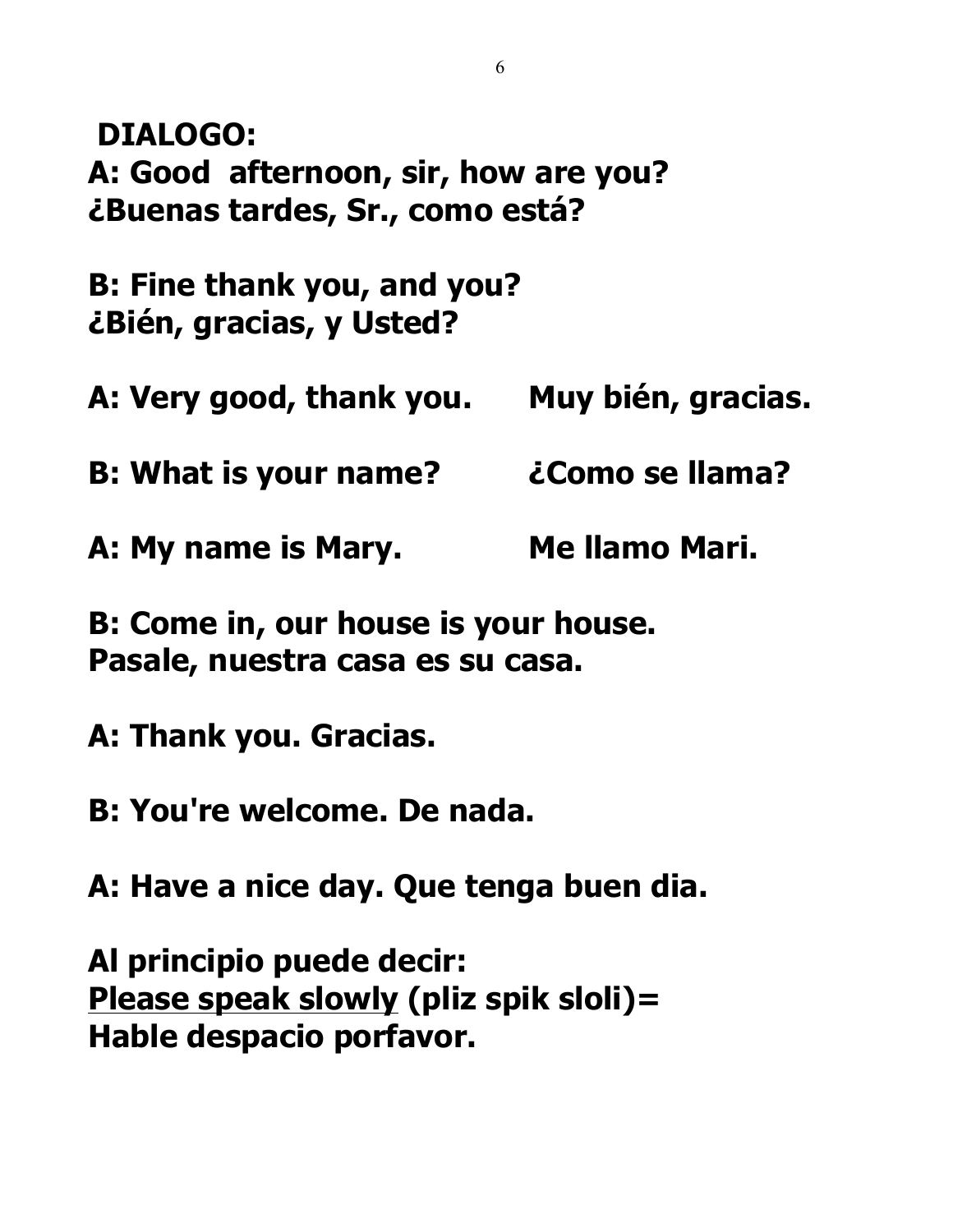



| <b>NUMBERS</b>          |               | <b>LOS NUMEROS</b> |
|-------------------------|---------------|--------------------|
| <b>Numero</b>           | <b>Inglés</b> | Pronunciación      |
| O                       | zero          | ziro               |
| 1                       | one           | uan                |
| $\overline{\mathbf{2}}$ | two           | tu                 |
| 3                       | three         | thri               |
| 4                       | four          | for                |
| 5                       | five          | faiv               |
| 6                       | <b>six</b>    | <b>siks</b>        |
| 7                       | seven         | sevan              |
| 8                       | eight         | eit                |
| 9                       | nine          | nain               |
| 10                      | ten           | ten                |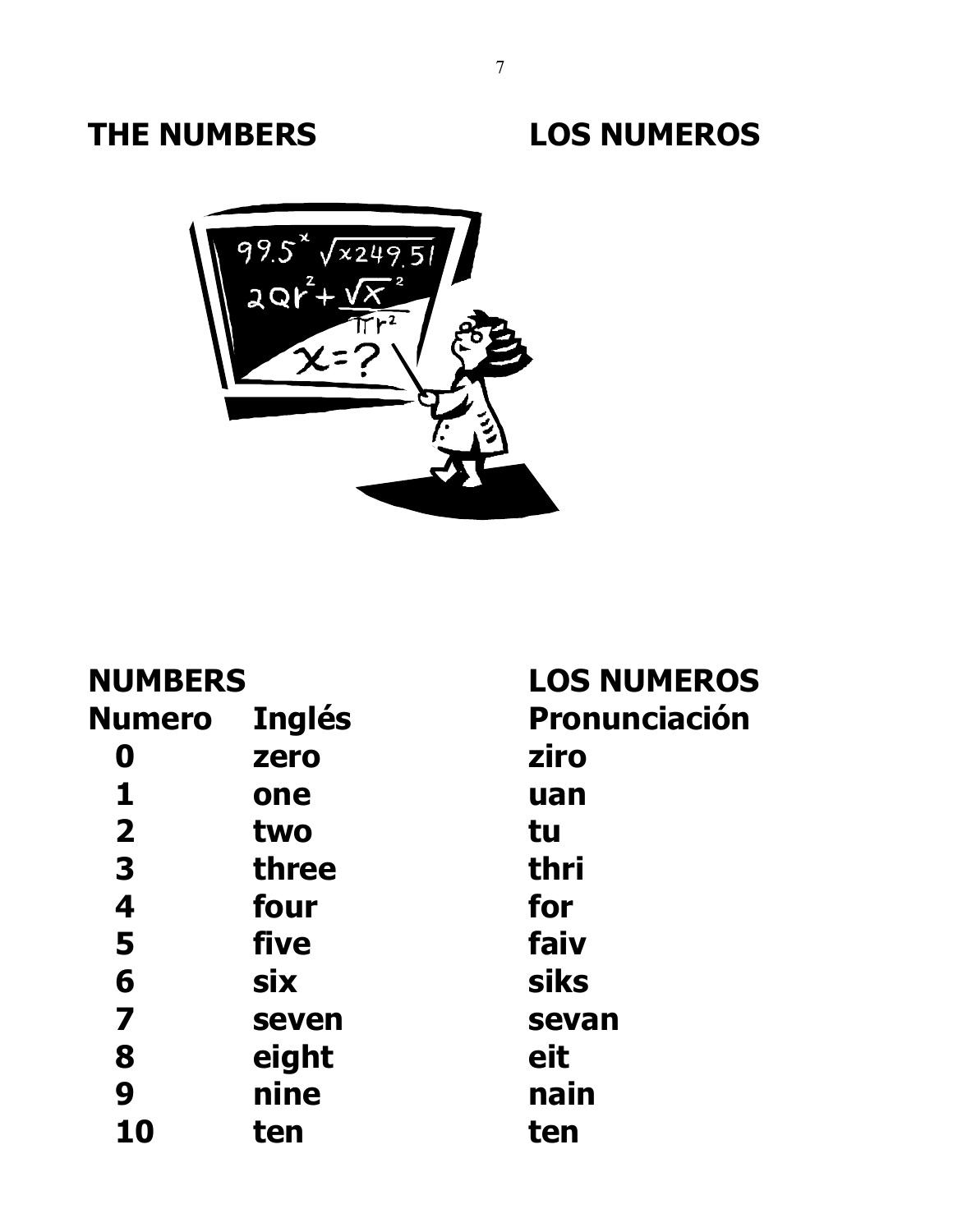| 11   | eleven                  | ileven       |
|------|-------------------------|--------------|
| 12   | twelve                  | tuely        |
| 13   | thirteen                | thirtin      |
| 14   | fourteen                | fortin       |
| 15   | fifteen                 | fiftin       |
| 16   | sixteen                 | sikstin      |
| 17   | seventeen               | seventin     |
| 18   | eighteen                | eitin        |
| 19   | nineteen                | naintin      |
| 20   | twenty                  | twenti       |
| 21   | twenty one              | twenti uan   |
| 22   | twenty two              | twenti tu    |
| 30   | thirty                  | thirti       |
| 40   | forty                   | forti        |
| 50   | <b>fifty</b>            | fifti        |
| 60   | sixty                   | siksti       |
| 70   | seventy                 | seventi      |
| 80   | eighty                  | aiti         |
| 90   | ninety                  | nainti       |
| 100  | one hundred             | uan jandred  |
| 200  | two hundred             | tu jandred   |
| 1000 | one thousand            | uan thausand |
|      | 1,000,000 - one million | uan mil-Ilan |

**Ya sabe un milion de palabras en INGLES**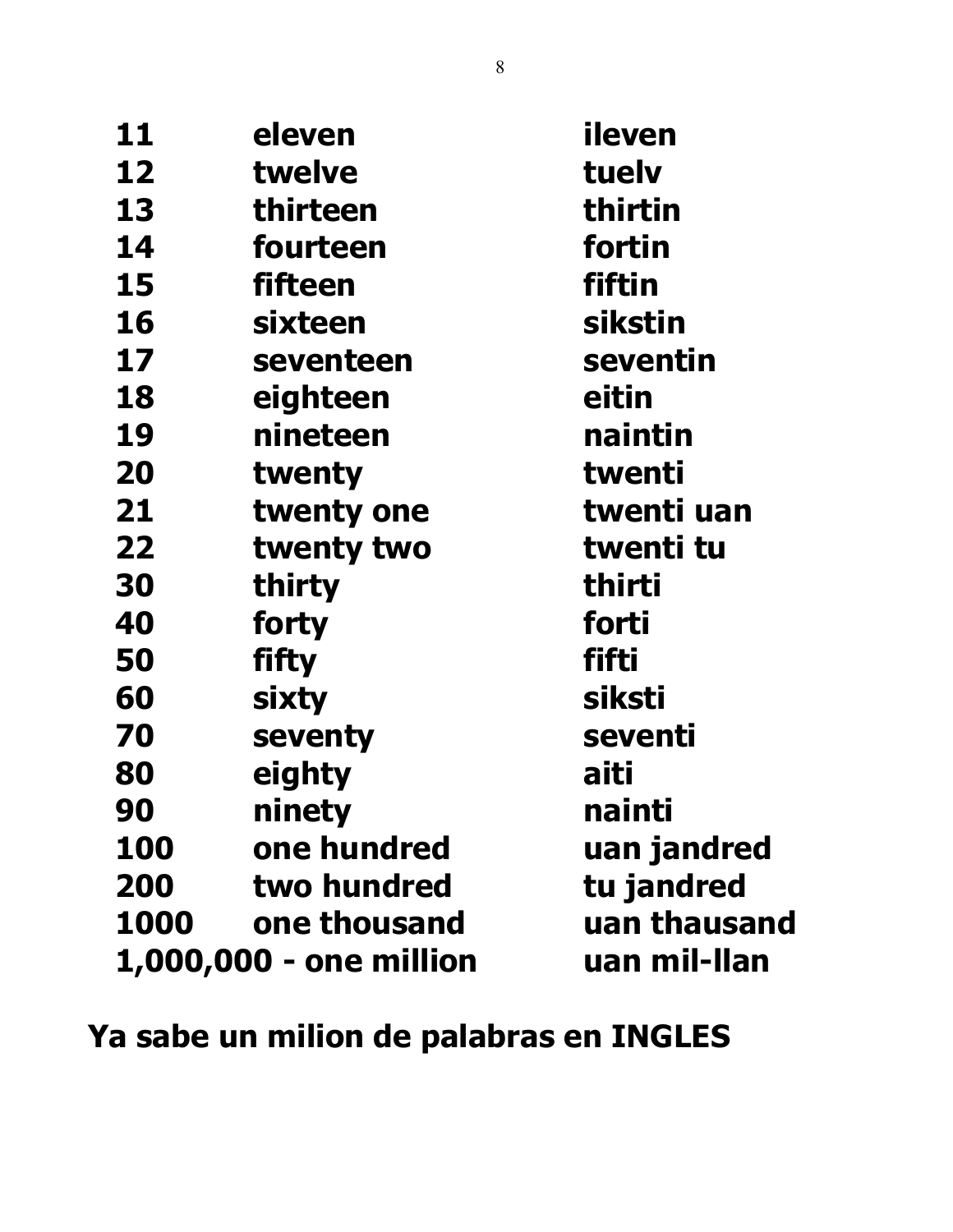#### **CLAVE DE LA PRONUNCIACION DE LOS NUMEROS:**

**1. En la palabra NUMBERS se pronuncia la U como la letra "a" en la palabra "la".**

**2. Para pronunciar la combinación "TH" en los números 3 (three), 13 (thirteen), 30 (thirty) y 1000 (thousand) – coloca tu lengua entre tus dientes y sopla.** 

**Sabemos que esto no es bueno de hacer en frente de otras personas,** 

**en ambas culturas es una falta de respeto. Pero, si logras hacer el sonido de la TH, te evitarás muchos problemas y confusiones,** 

**porque existen muchísimas palabras con el sonido de la T que se pueden confundir con las palabras de TH.** 

**Asi que vamos a exagerar un poquito!.**

**Asi que, intenta decir 3,333**

**3. Otro sonido que causa mucha confusión es la "i" corta ( en "six", "sixteen" y "sixty"). En inglés no se produce el sonido de "ee" como en el español.** 

**Más bien como "ie", el sonido proviene de la parte baja de tu garganta.**

```
A ver intenta esto: "ie" ahora repite "six",
"sixteen", "sixty", "six thousand"
```
**4. En el numero 8 (eight), la GH es muda, asi que trata de recordar que cuando veas una palabra con GH, ésta es siempre muda.**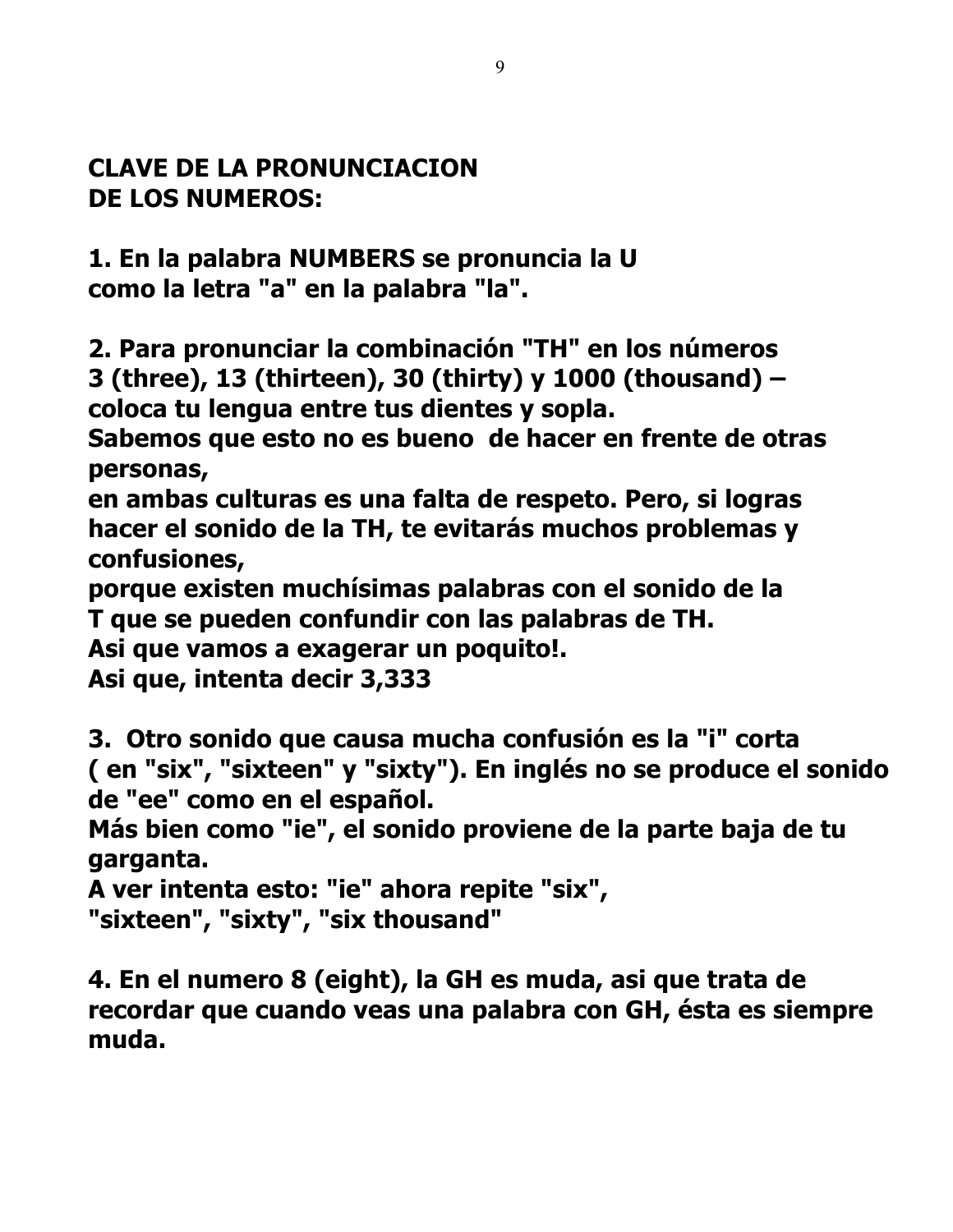**Commerce Comercio How much does it cost? ¿Cuanto cuesta? (jau mach daz et cast) It costs (et kasts) Cuesta.... dollars (dalirs) dólares Money (mani) dinero coin (koyn) moneda Money exchange store exchange in the casa de cambio (mani akscheing stor) expensive (akspansiv) caro inexpensive barato**

**I want to buy Quiero comprar (hay iuant tu bai) (iui aksept dalars) Change (cheing) cambio**

We accept dollars **Aceptamos dolares.** 

**Here is your bill (jir ez iur biel) Aquí está su cuenta.**

**Check please (chek pliz) La cuenta porfavor.**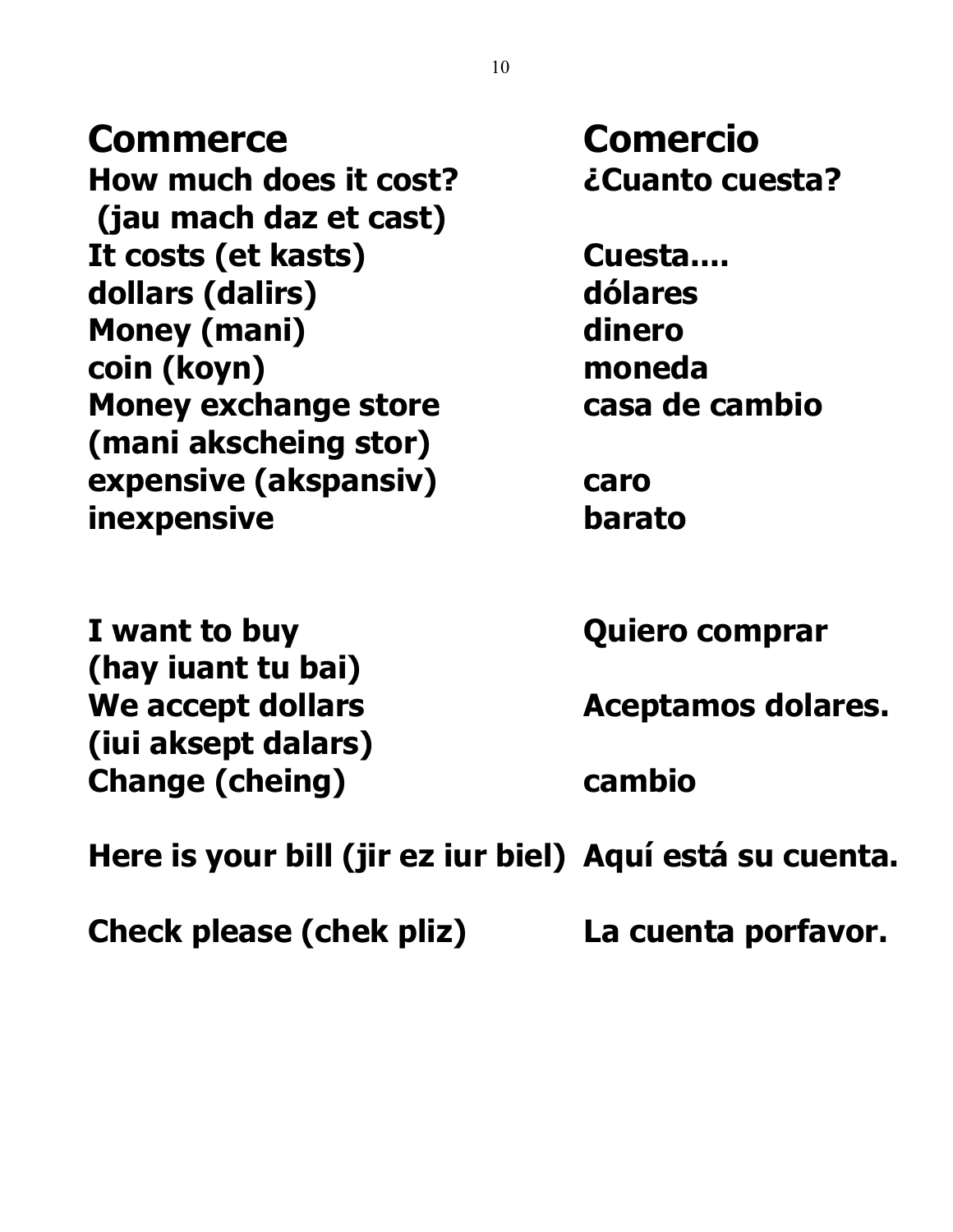### **Diálogo: TURISTA: I'm looking for a T- shirt. Busco una playera.**

**Vendedor: What size? ¿Qué talla?**

- **T: It is for my boyfriend, he wears a large. Es para mi novio, el usa una talla grande.**
- **V: Do you like this one? ¿Le gusta este?**
- **T: Yes, I will buy it. How much does it cost? Si, lo compro. ¿Cuanto cuesta?**
- **V: It costs 15000 pesos. Cuesta quince mil pesos.**

**T: How much is that in dollars? ¿Cuanto es en dolares?**

**V: The exchange rate is 3000 pesos per dollar or 5 dollars.**

**El tipo de cambio es tres mil pesos per dolar o cinco dolares.**

**T: Do you have change for twenty dollars? ¿Tiene cambio por veinte dolares?**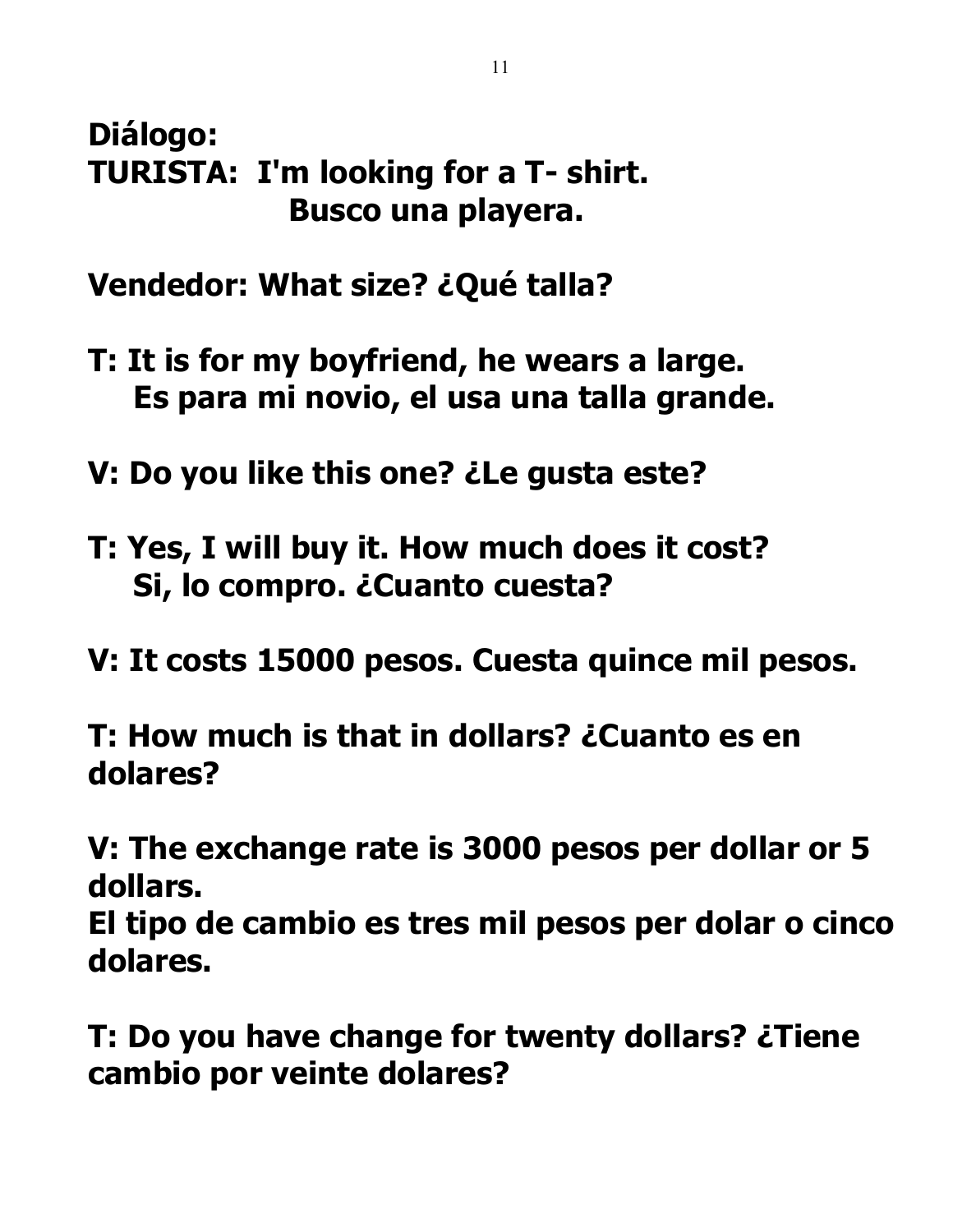**V: Yes, here is 15 dollars in change. Si, aquí hay quince dolares de cambio.**

**T: Thank you. Gracias.**

**V: You are welcome. Come again soon. De nada, regrese pronto.**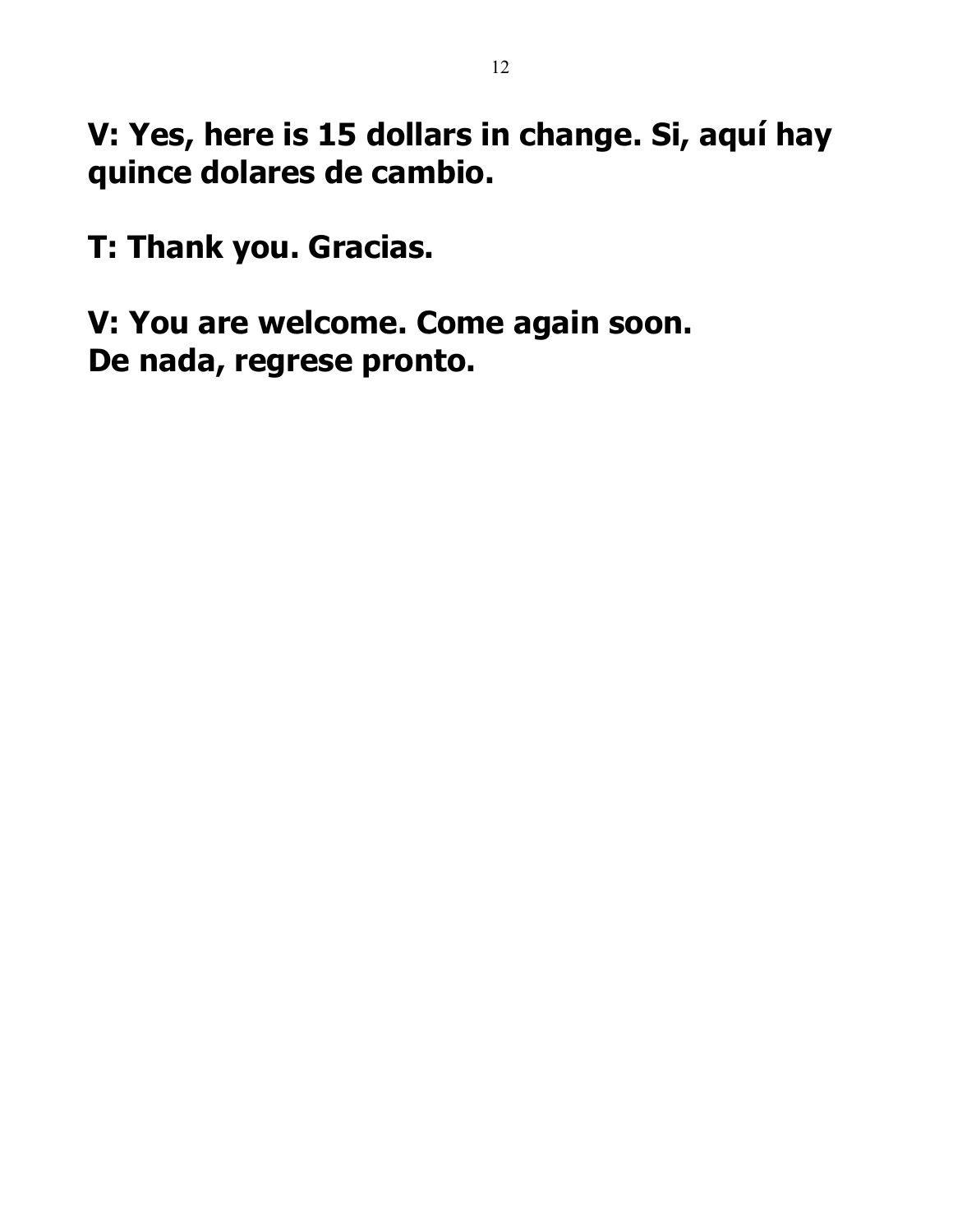**FOOD – (FUD) – COMIDA** MENU At the restaurant aceituna - olive agua - water aguafresca - fruit punch agua purificada - purified water aguacate -avocado ajo -garlic almuerzo - lunch antojitos - appetizers apio - celery arroz - rice asada - grilled atùn - tuna azucar - sugar baño - bathroom damas -ladies caballeros-men bebidas - drinks biria - goat stew bistek - steak burrito - stuffed flour tortilla cafè - coffee caldo - soup o stew caliente -hot camarones - shrimp capirotada -fruit cake carne - meat carnitas - chunks of pork cebolla - onion cena -dinner cerveza - beer chicharos - peas

13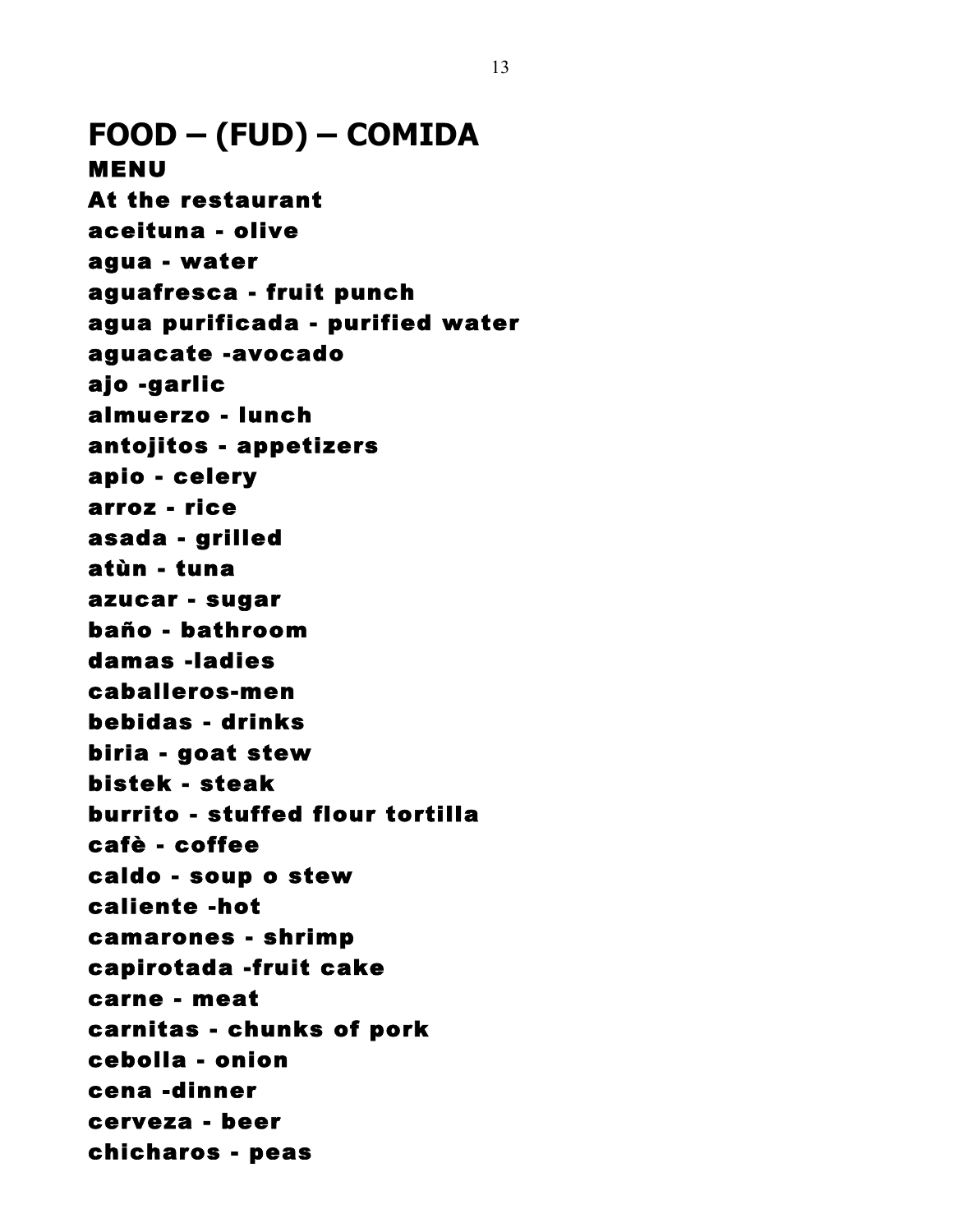chicharon - fried pork rind chilaquiles - corn tortillas baked with eggs and cheese chilè - chile - spicy pepper relleno - cheese filled chocolate - hot cocoa chorizo -spicy sausage cilantro - cilantro coctel - cocktail comer - eat comida - food, meal cucharra - spoon cuchillo - knife desayuno - breakfast elote – corn enchiladas - stuffed tortillas ensalada - salad filete - fillet flan - custard flautas - fried stuffed tortillas frijoles - beans frio -cold guacamole -avocadao dip hamburgesa - hamburger hecho a mano - hand made hielo - ice huachinango - red snapper huevos - eggs huevos revueltos - scrambled huevos rancheros - fried on tortilla with salsa huevos estrellados - fried jugo - juice langosta - lobster leche -milk lechuga - lettuce legumbre - vegetable lentejas -lentils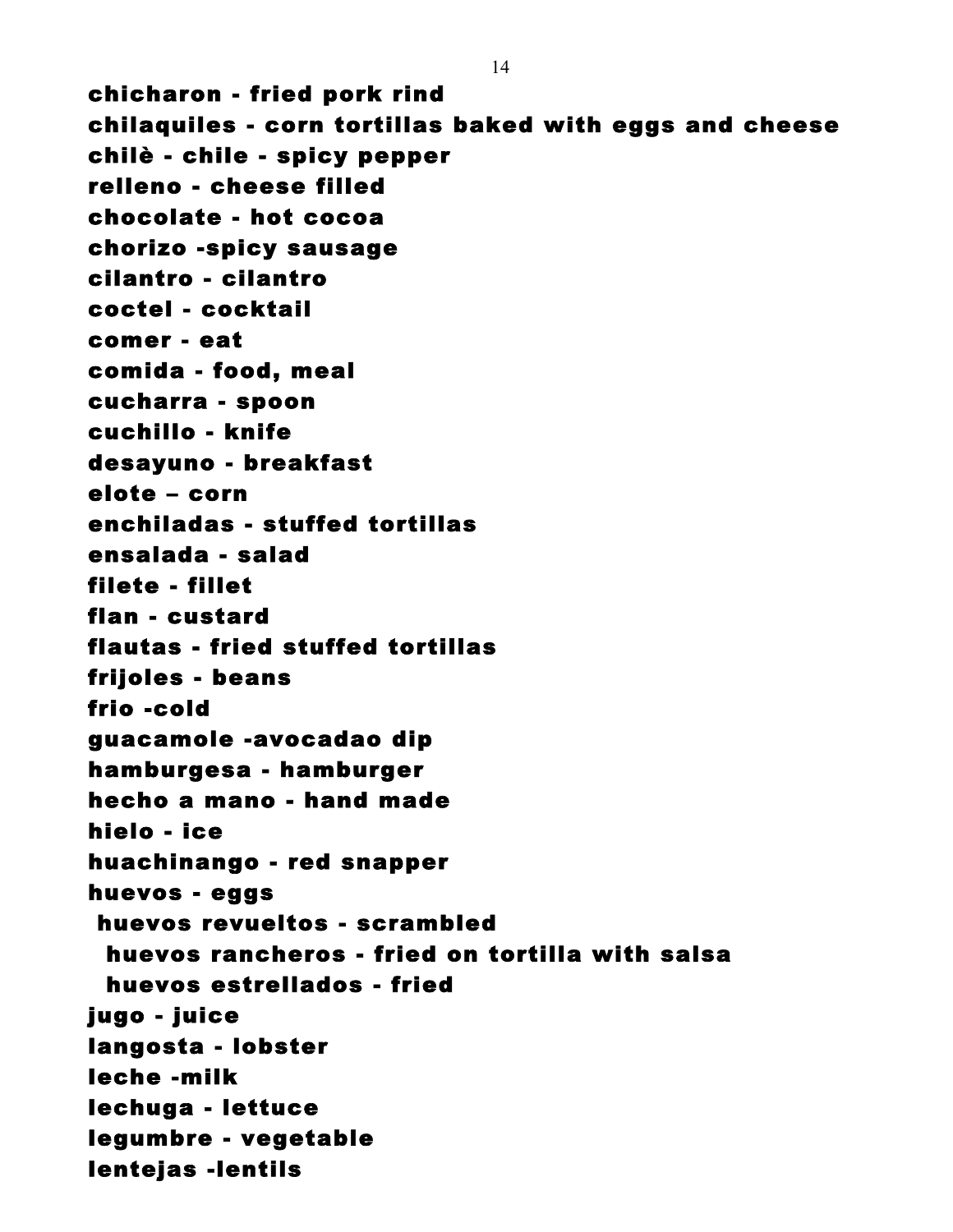limon - lemon machaca - shredded beef mantequilla - butter manzana - apple mariscos - sea food menù- menu mesa - table mesero - waiter mesera - waitress nachos - chips with cheese naranja - orange nieve - ice cream nopales - cactus leaf omelettes - omelettes queso - cheese queso - ham salchichas - sausage pan - bread pan frances - french toast pan tostada - toast papas - potatoes papas fritas - french fries pastel - cake pepino - cucumber perejil - parsley pescado -fish pica - hot, spicy pimienta - pepper plato - plate pollo - chicken pollo frito - fried chicken pollo con mole - in spicy chocolate sauce postres - desserts quesadillas - tortilla with melted cheese queso - cheese queso fundido - cheese fondue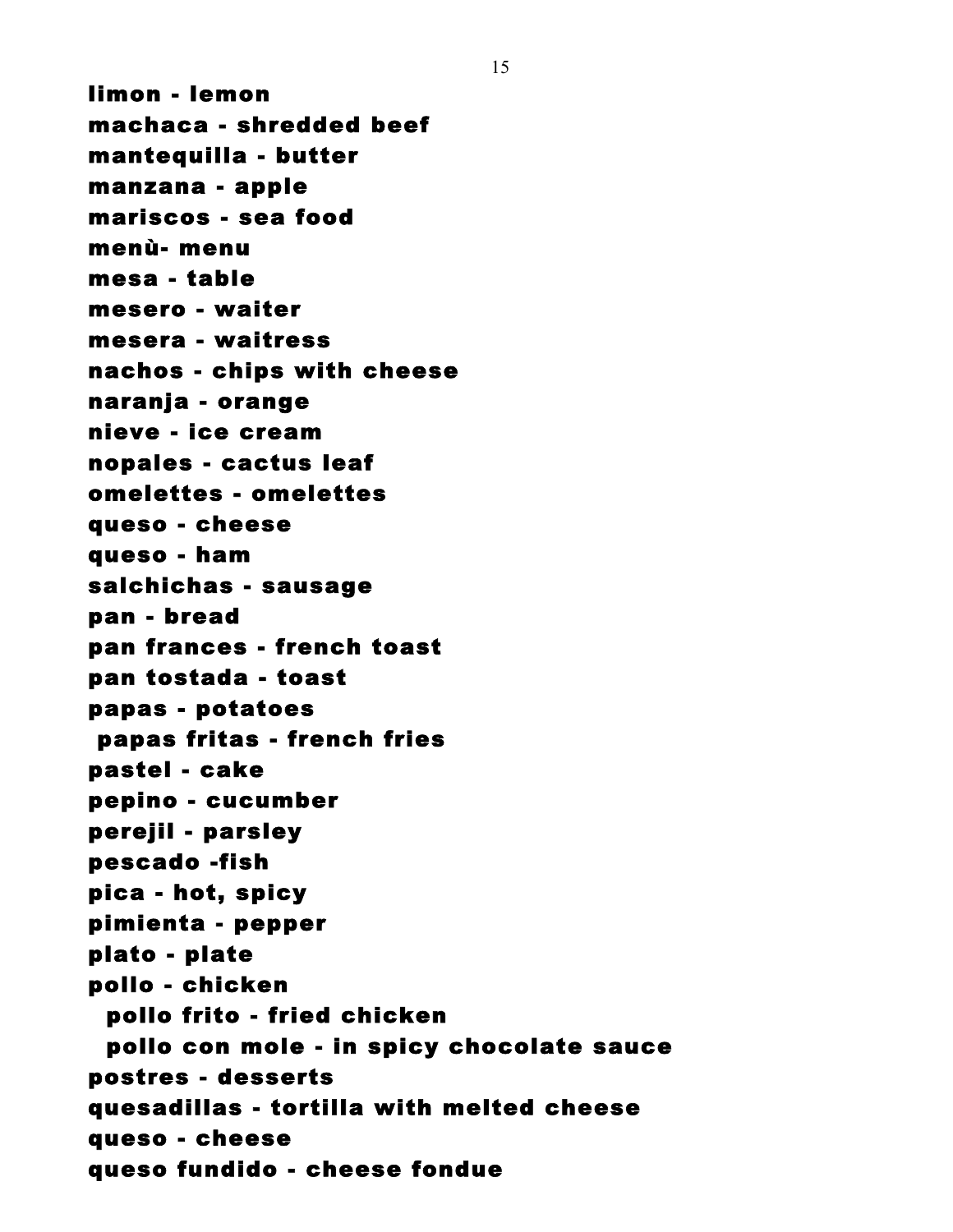rabano - radish refrescos -sodas sal -salt salsa- sauce picante - spicy, hot sirvilleta - napkin silla - chair sinchronizadas - quesadilla with ham sopa - soup sopes - fried dough with toppings suave - mild tacos - filled corn tortillas tamales - corn dough with fillings taza - cup tenedor - fork tiburòn - shark tomar - drink tomate - tomato toronja - grapefruit torta - submarine (sandwich) tortilla - flat bread maiz - corn harina - flour tostadas - fried corn tortilla with toppings vaso - glass vino - wine zanahoria – carrot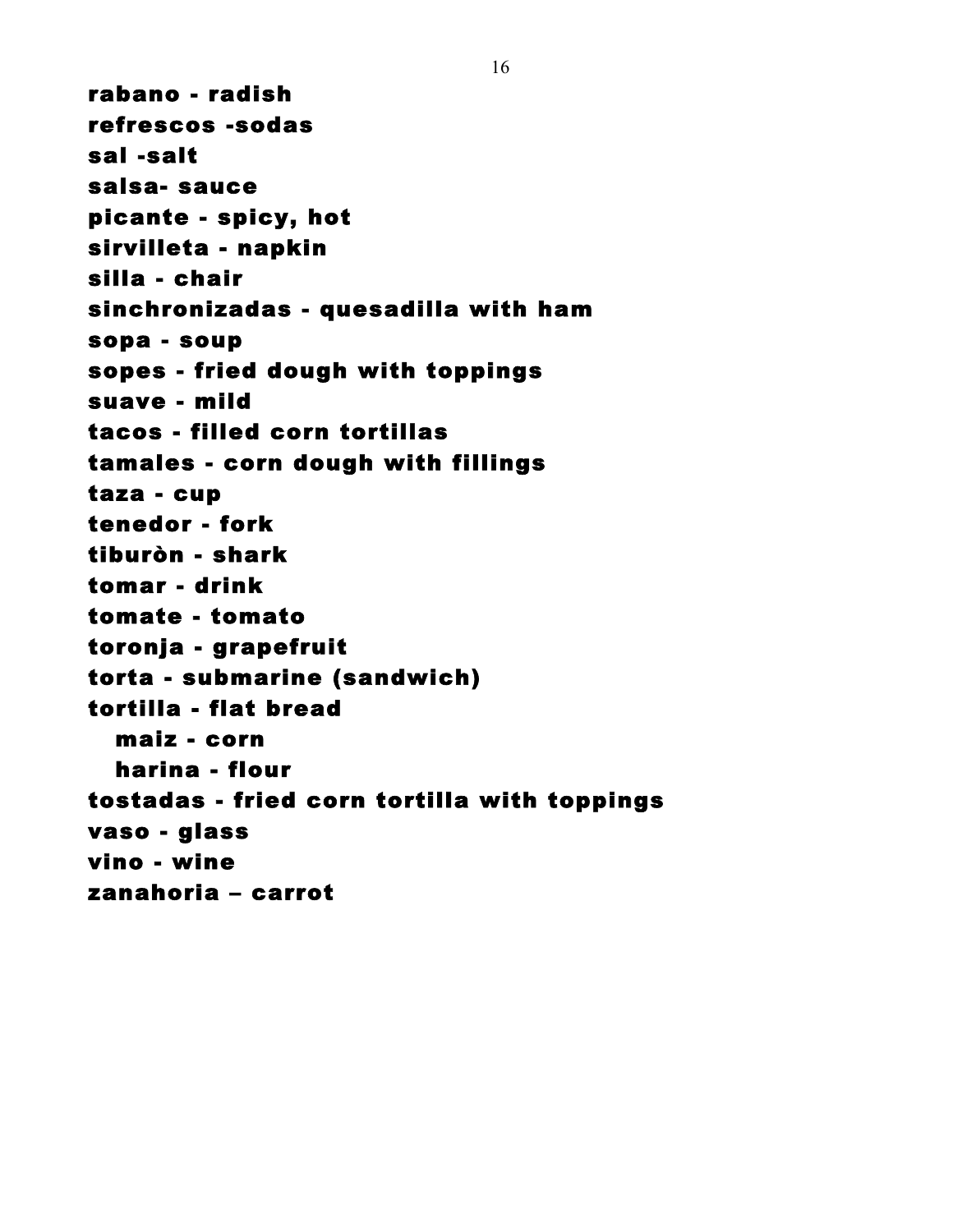**DIALOGO: At the restaurant**

**MESERO/A: Welcome to Casa Azul. How many in your party? Bienvenidos a Casa Azul. ¿ Cuantos hay en su grupo?**

**Turista: There are 5 of us. Somos cinco.**

**M: Please come with me. Is this table alright? Sigue me, porfavor. ¿Está bién este mesa?**

**T: Yes, this is fine. Si, está bién.**

**M: Would you like something to drink first? ¿Querían algo de tomar primero?**

**T: Yes, we will have 2 beers and three sodas. Si, tendremos dos cervesas y tres sodas.**

**M: Here are your drinks. Are you ready to order? Aquí hay sus bebidas. ¿Listos para ordenar?**

**T: Yes, we want two lobster dinners and three orders of fried shrimp.**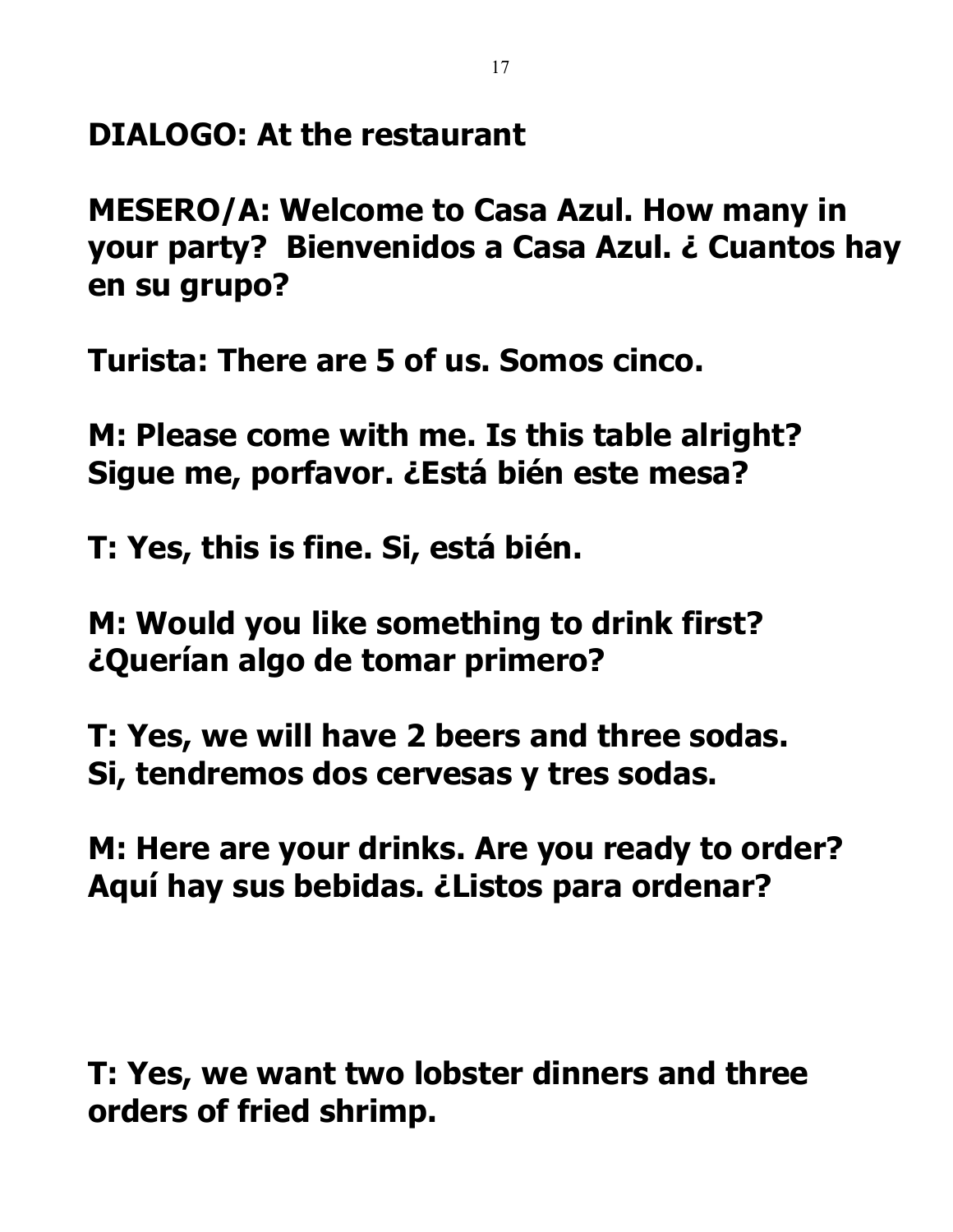**de camarones.**

**Si, queremos dos langostas y tres ordenes** 

**M: Do you want soup or salad? ¿Quieren sopa o ensalada?**

**T: Soup please. Sopa porfavor**

**M: Here is your order. Would you like anything else? Aquí es su orden. ¿Querián otra cosa?**

**T: No thank you, please bring the check. No gracias, trae la cuenta por favor.**

**M: Was everything alright? ¿Estaba todo bién?**

**T: Yes, thank you for everything. Si, gracias por todo.**

**M: You're welcome, come again soon. De nada, regresan pronto.**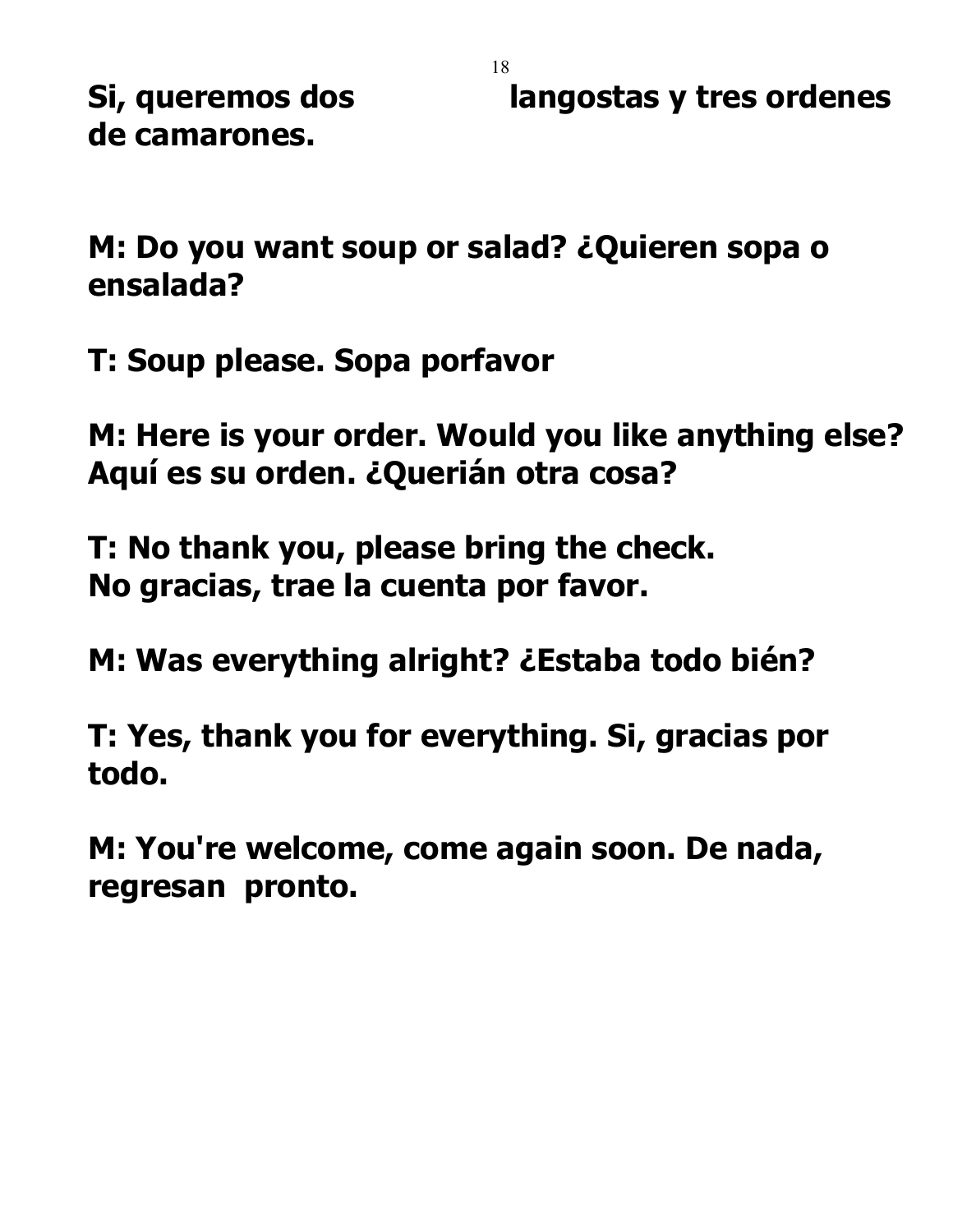**AT THE MARKET EN EL MERCADO Questions: Preguntas: Is there any …?) ¿Hay? (singular) (es their eni) Are there any...? ¿Hay? (plural) (aer their eni) Where is the (uer es)? ¿Donde está el/la...? meat department carniceria (mit departmant) cold cuts (cold cats) carnes frias (deiri pradakts) canned goods (cand guds) enlatadas pound (paund) libra ounce (auns) onza cup (cap) taza quart (kwart) casi un litro gallon (galan) galón liter (liter) litro half (jaf) medio quarter (cuartr) quarto aisle (ail) sección hardware (jarduer) feretería pharmacy (farmaci) farmácia cashier (kashir) cajera bag check (bag chek) paquetería**

**dairy products productos lacteos**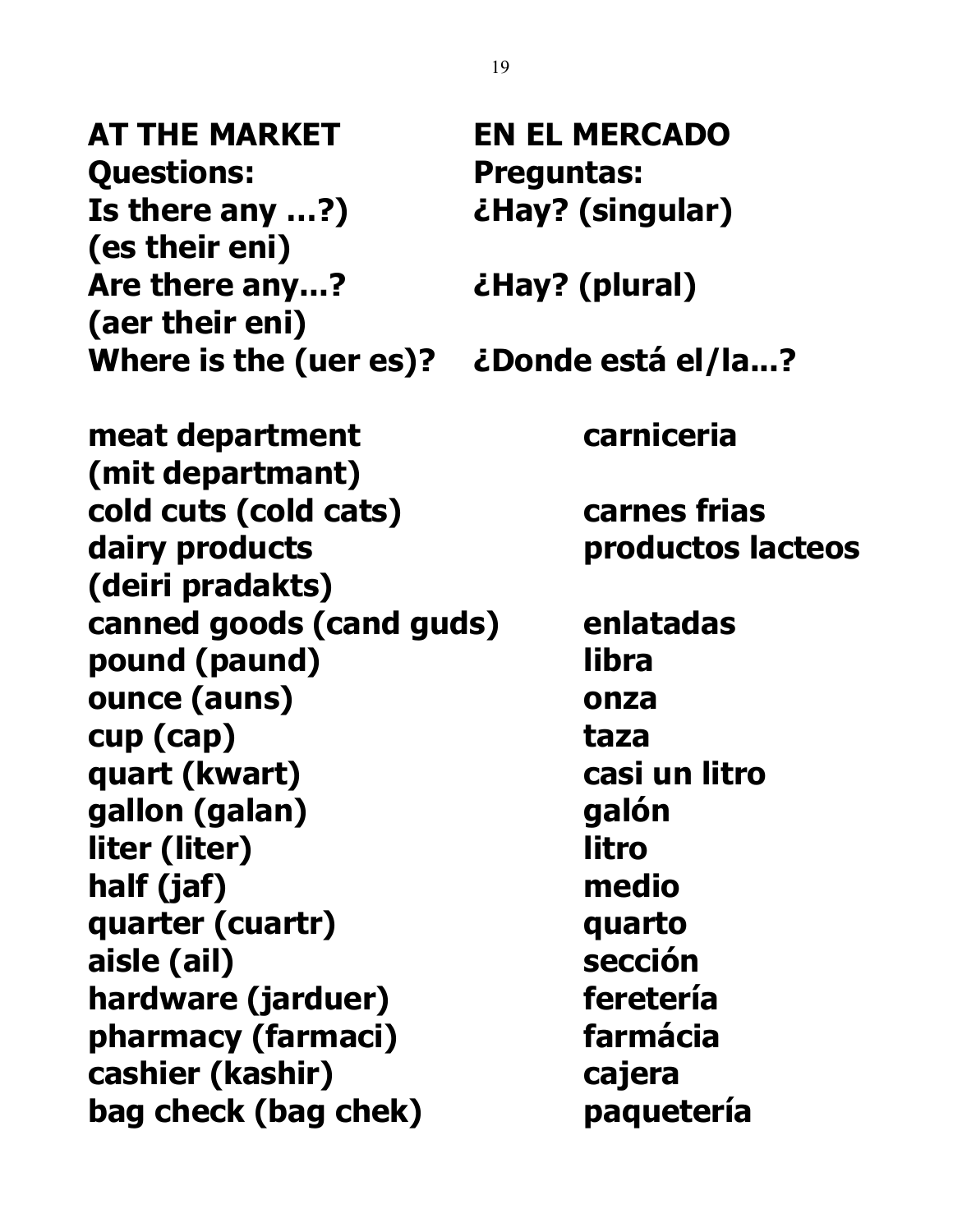**DIALOGO:**

**A: Where is the hamburger? ¿Donde está la carne molida?**

**B: There in the meat department. Allá en la carnicería.**

**A: I want two pounds of hamburger. Quiero dos libras de carne molida.**

**B: Regular or lean? ¿Regular o menos grasa?**

**A: I need cooking oil, where can I find it? ¿Necesito aceite para cocinar. ¿Donde puedo consequirlo?**

**B: In aisle 4. En sección cuartro.**

**A: Are there any strawberries? ¿Hay fresas?**

**B: I'm sorry there aren't any. Lo siento, no hay.**

**A: Is there a pharmacy in this store? ¿Hay una farmácia en este tienda?**

**B: Yes there is. Follow me. I'll show you where it is. Si hay. Sigue me. Lo muestro donde está.**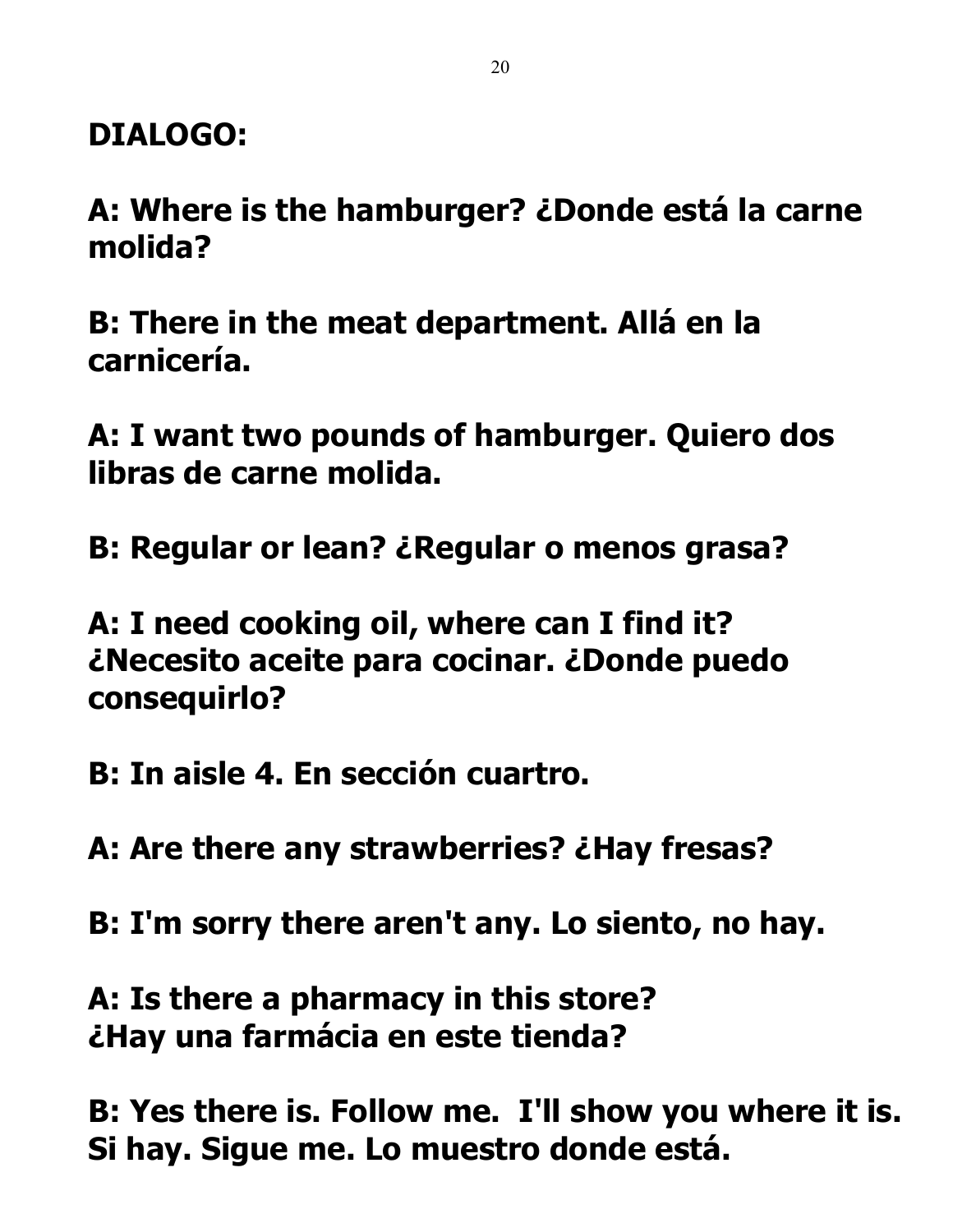**A: Do I need a prescription to buy penicillin? ¿Necesito una receta para comprar penicilina?**

**B: No it is not necessary. No, no es necesario.**

**Cajera: The total is 25 dollars. El total es veinte cinco dolares.**

**Do you need help to your car? ¿Necesita ayuda a su carro.**

**A: Yes, please. Si porfavor.** 

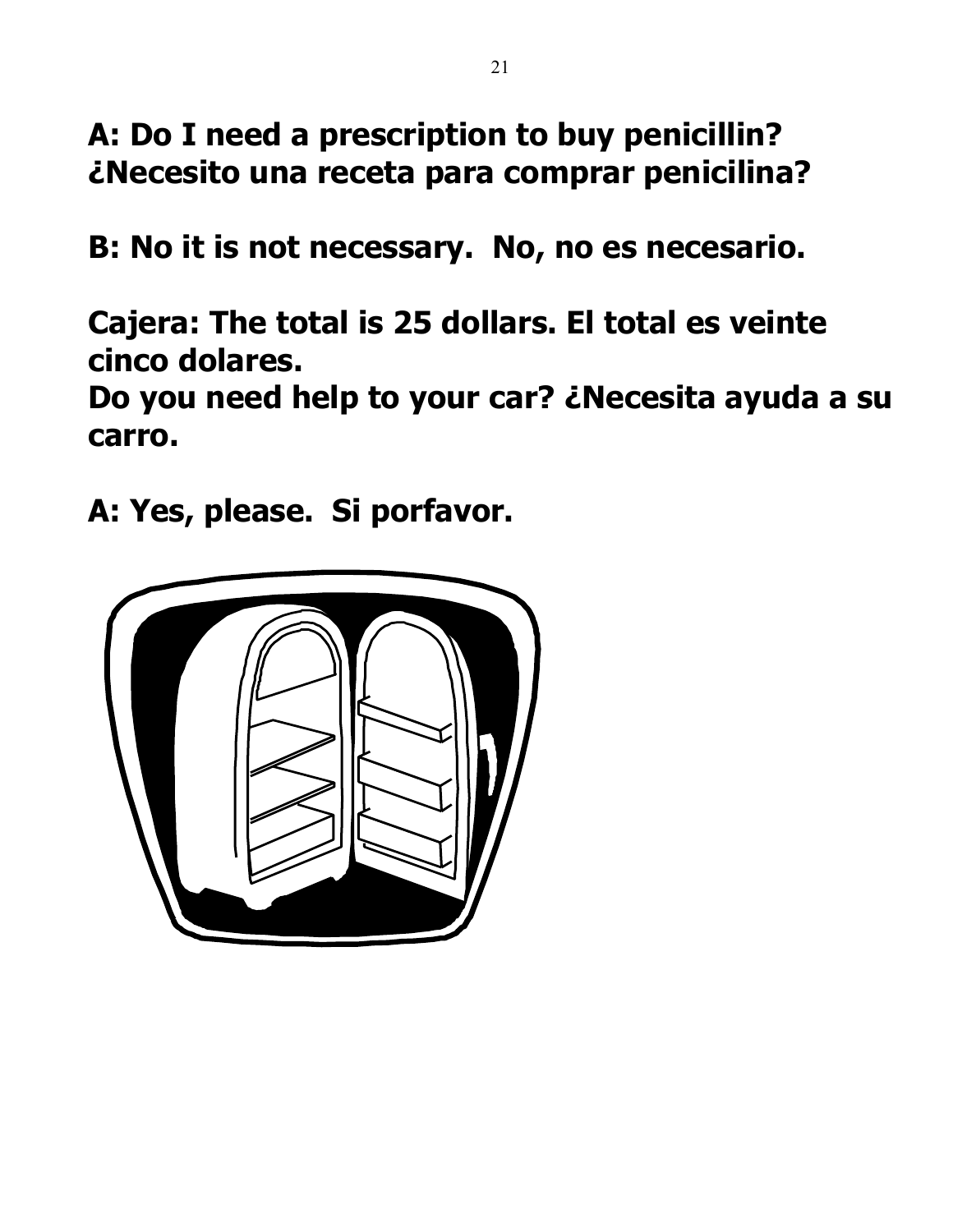**Directions (dirakshans) Direcciones left (left) izquierda to the left (tu the laft) a la izquierda right (rait) derecha to the right (tu the rait) a la derecha straight (streit) derecho turn dar la vuelta across from en frente de block cuadra corner esquina stop light semáforo lost perdido the border la frontera The United States los estados unidos**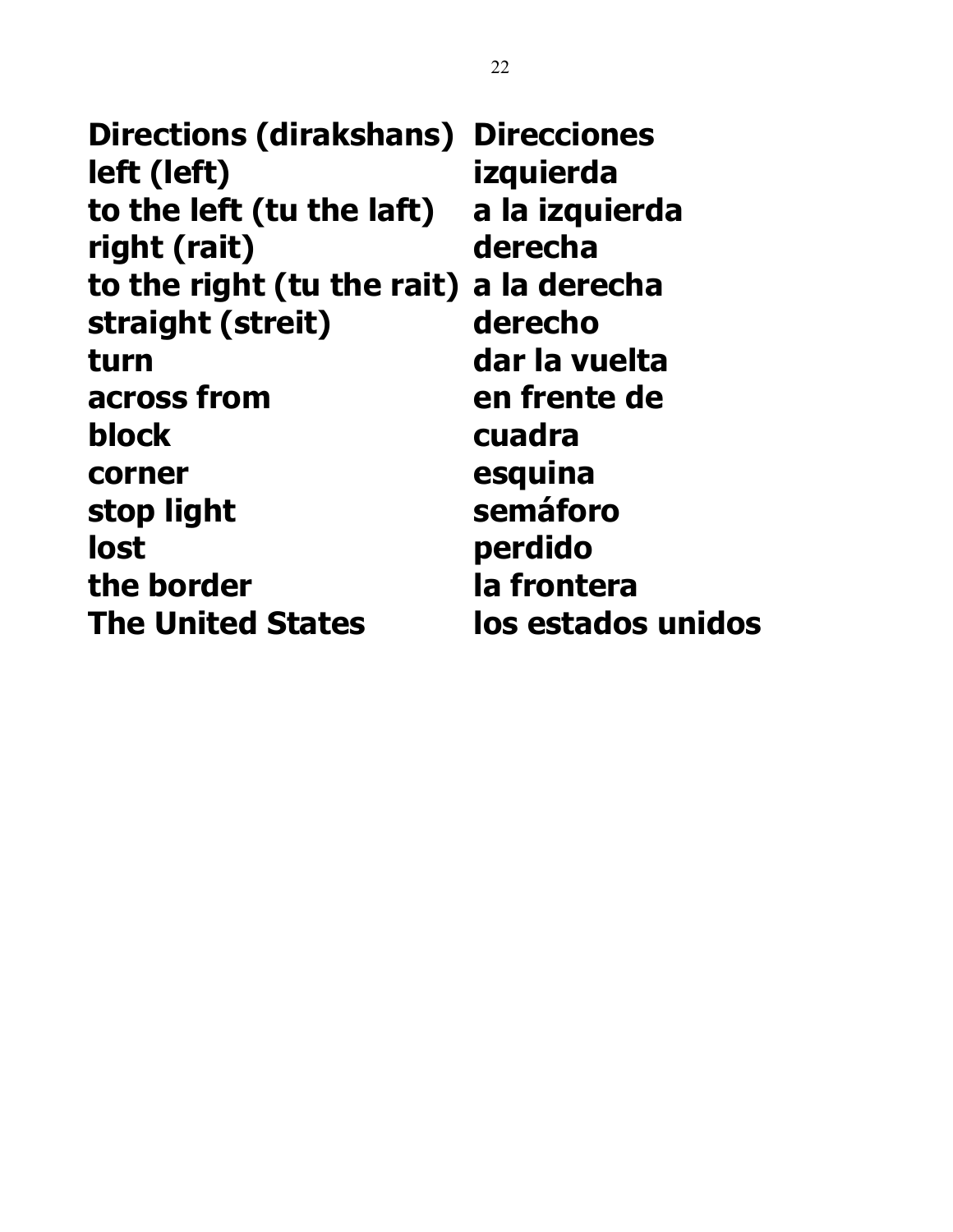**DIALOGO - Directions A: I'm lost. Where is the border? Estoy perdido. ¿Dondé está la frontera?**

**B: At the corner, turn to the right, then go straight for three blocks. Then at the stop light turn left. En la escina, dar la vuelta a la derecha, luego derecho por tres cuadras. Luego en el semáforo dar la vuelta a la izquierda.**

**A: Is there a bathroom near here? ¿Hay un baño cerca de aqui?**

**B: Yes across from the gas station at the cultural center.**

**Si, enfrente la gasolinera en el centro cultural.**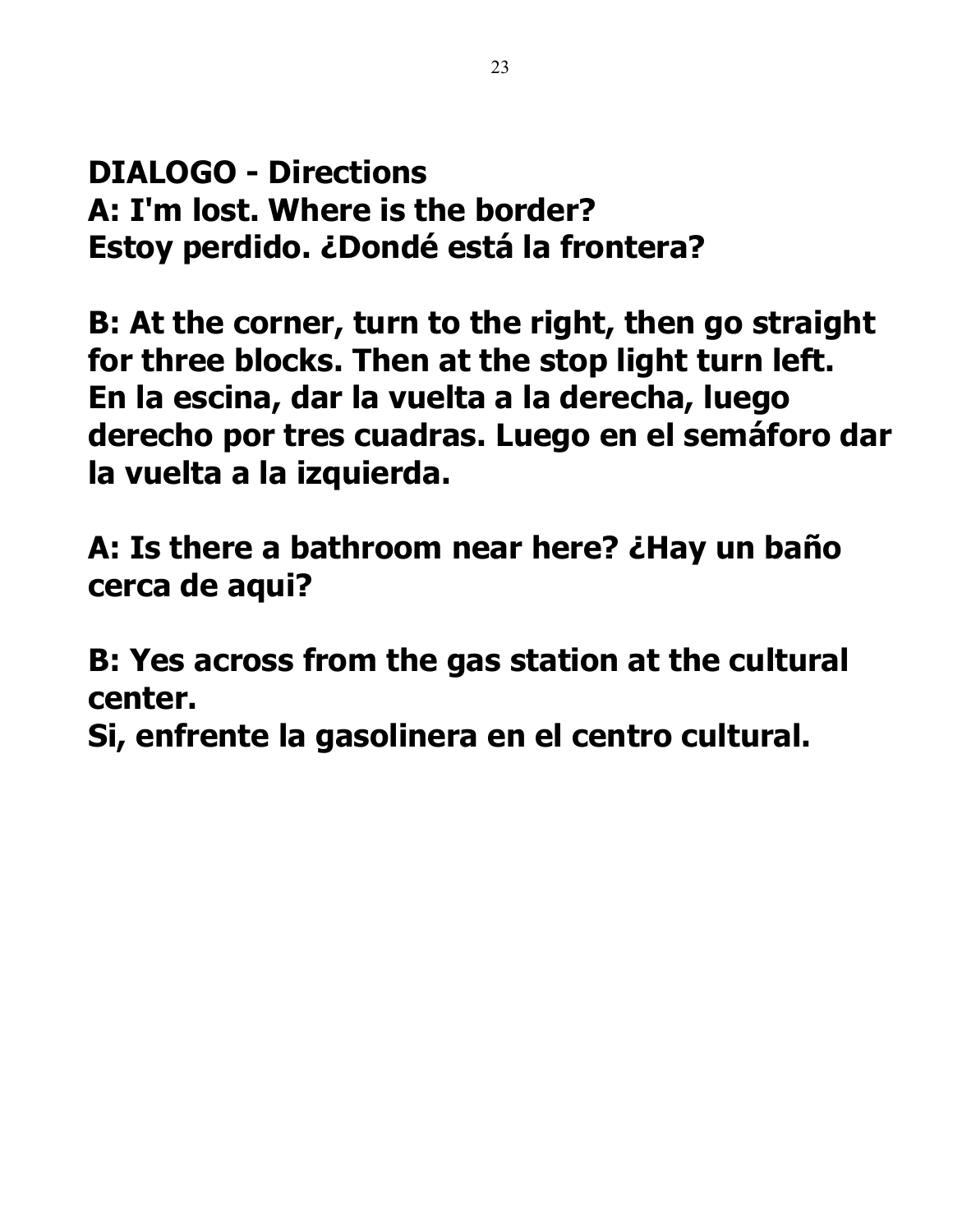**The House La casa roof (ruf) techo wall (iuol) pared floor (flor) piso door (dor) puerta window (iuindo) ventana kitchen (kietchan) cocina stove (stov) estufa refrigerator refrigerador sink (sienk) fregadero oven (oevan) horno bathroom (bathrum) baño shower (shauer) regadera bathtub (baethtab) tina toilet escusado mirror espejo bedroom recamara bed cama chest of drawers comoda (chest av dra ers) living room sala sofa sofa chair (cheir) silla table (teibl) mesa TV-television TV Rug (rueg) alfombra**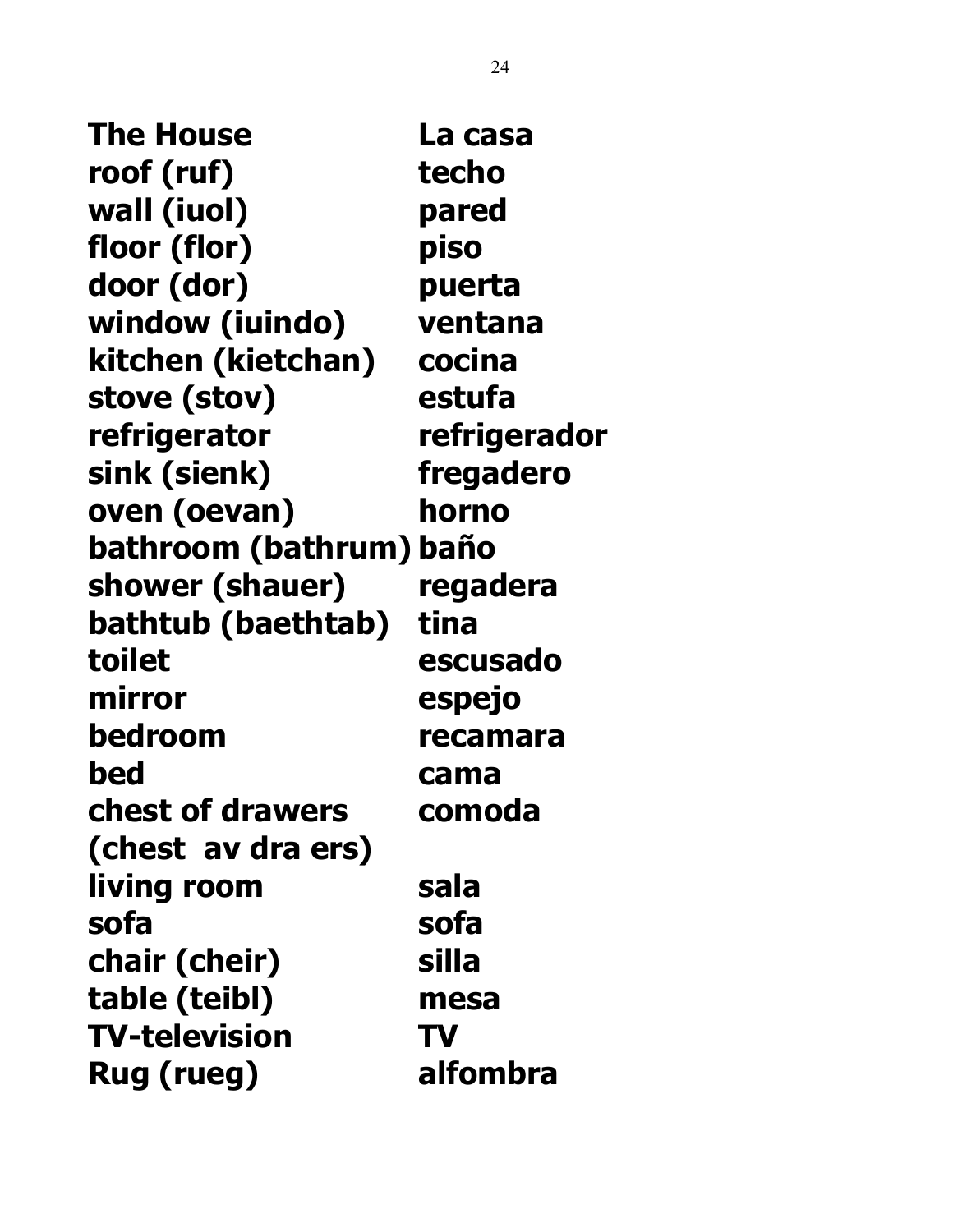

**red (red) rojo orange(oranch) naranja blue (blu) azul yellow (llelo) amarillo green (grin) verde violet (vaiolet) violeta purple (perpl) morada pink (pink) rosa black (blaek) negro white (uait) blanco grey (grei) gris brown (braun) café**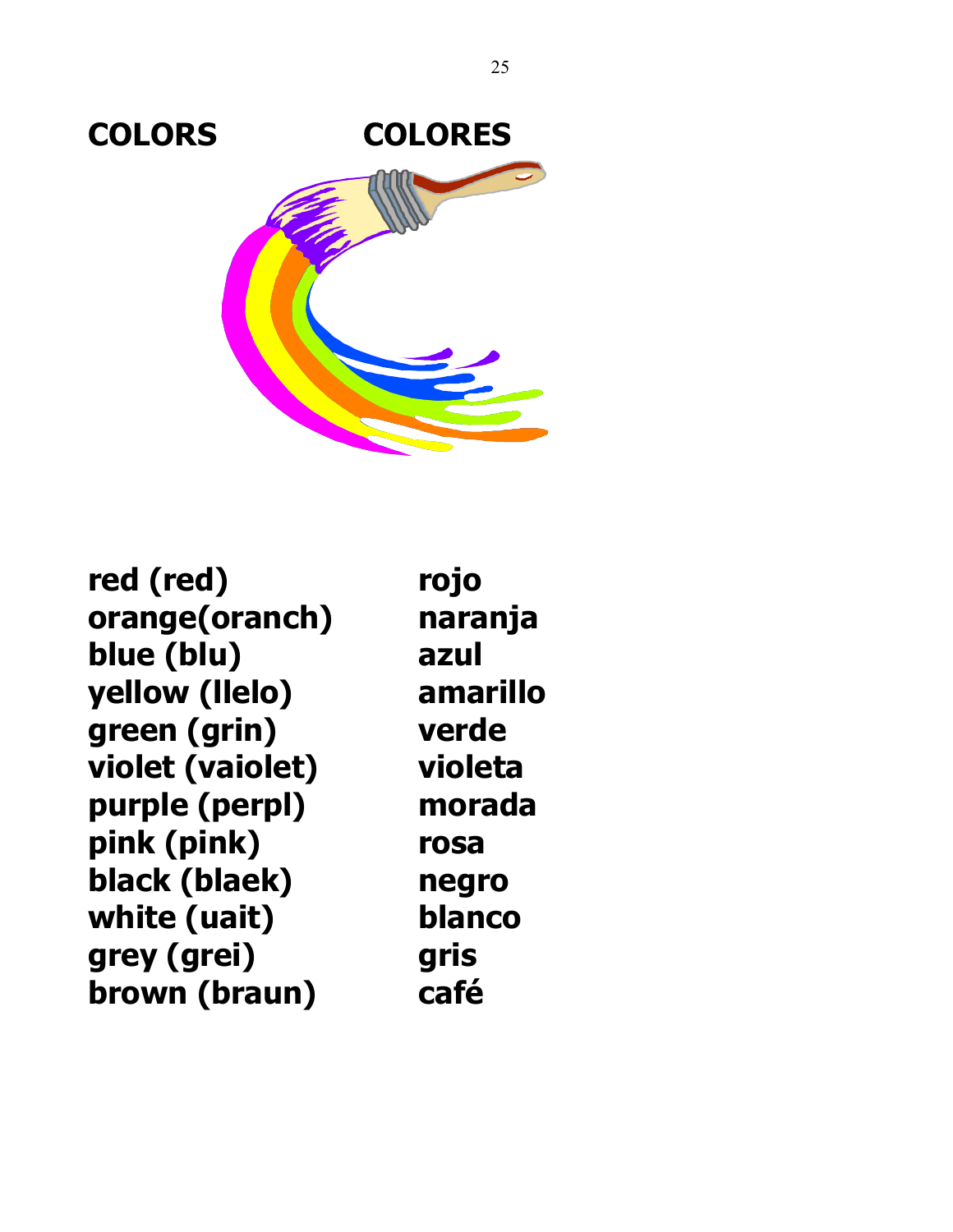| <b>ADJETIVOS</b>         | <b>ADJECTIVES</b>                         |
|--------------------------|-------------------------------------------|
| big                      | grande                                    |
| small                    | chico                                     |
| tall                     | alto                                      |
| short                    | bajo                                      |
| usualmente para personas |                                           |
| long                     | largo                                     |
| short                    | corto                                     |
| fast                     | rapido                                    |
| slow                     | despacio                                  |
| wide                     | ancho                                     |
| narrow                   | angosto                                   |
| deep                     | profundo                                  |
| shallow                  | poco profundo                             |
| hot                      | caliente                                  |
| cold                     | frio                                      |
| warm                     | tibia                                     |
| full                     | <b>lleno</b>                              |
| empty                    | vacio                                     |
| high                     | alto                                      |
| low                      | bajo                                      |
|                          | usualmente para edificios, montañas, etc. |
|                          |                                           |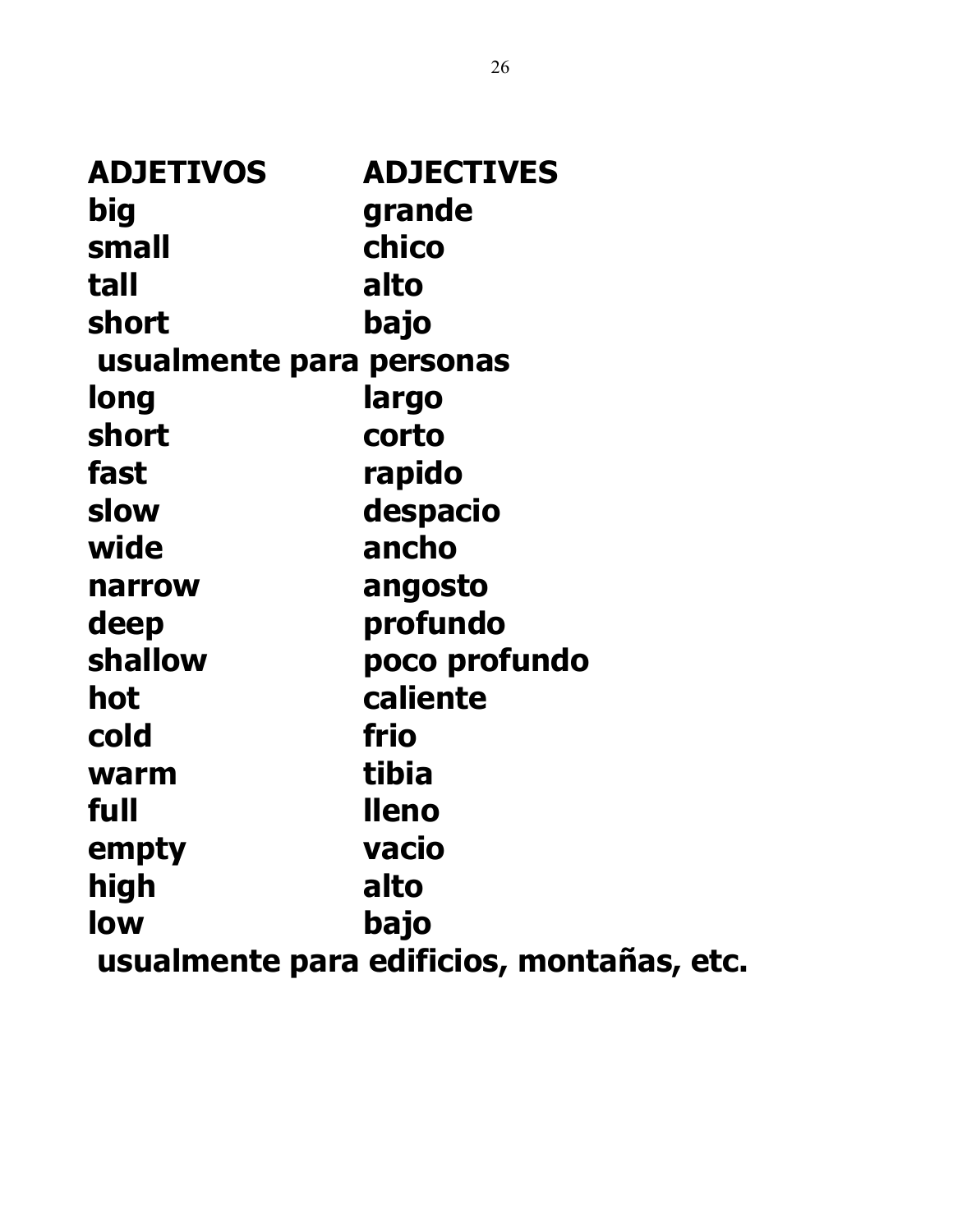## **What time is it? ¿Qué hora es? (uat taim ez et , La H es muda)**



**It is (iet ez) … Es o son las … Time (taim) tiempo Hour (auir -LA H ES MUDA) hora Minute (minit) minuto Second (sekand) segundo AM. en la mañana PM** en la tarde Past despúes **puede decir la letra "o" para el cero como: 2:02 = two o two To (tu) y of (av) para O'Clock (o-clak) la hora en punto (la "o" significa "of"- de) Quarter past un cuarto despúes (LA QU SE PRONUNCIA COMO 'CU'…) Quarter to**  un cuarto para **Quarter of The Contract Contract Contract Contract Contract Contract Contract Contract Contract Contract Contract Contract Contract Contract Contract Contract Contract Contract Contract Contract Contract Contract Contract Half past (jaf past) la hora "y media"**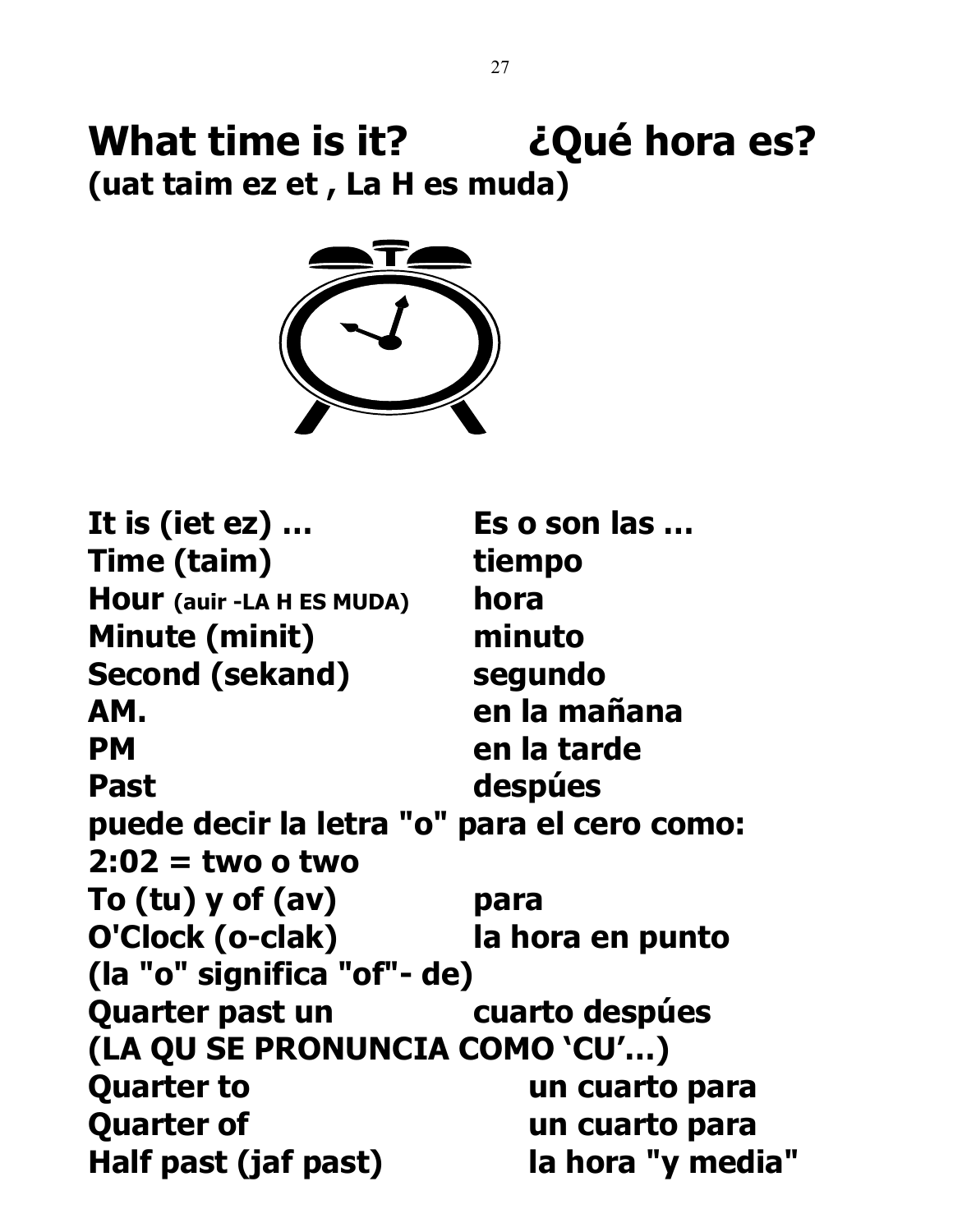**Noon (nun) medio día Midnight (midnait) media noche** 

**What time is it? Contesta en voz alta: It is … 2:30 It is 4:02 It is …6 O'Clock It is 3:30 It is 3 PM It is 10:22**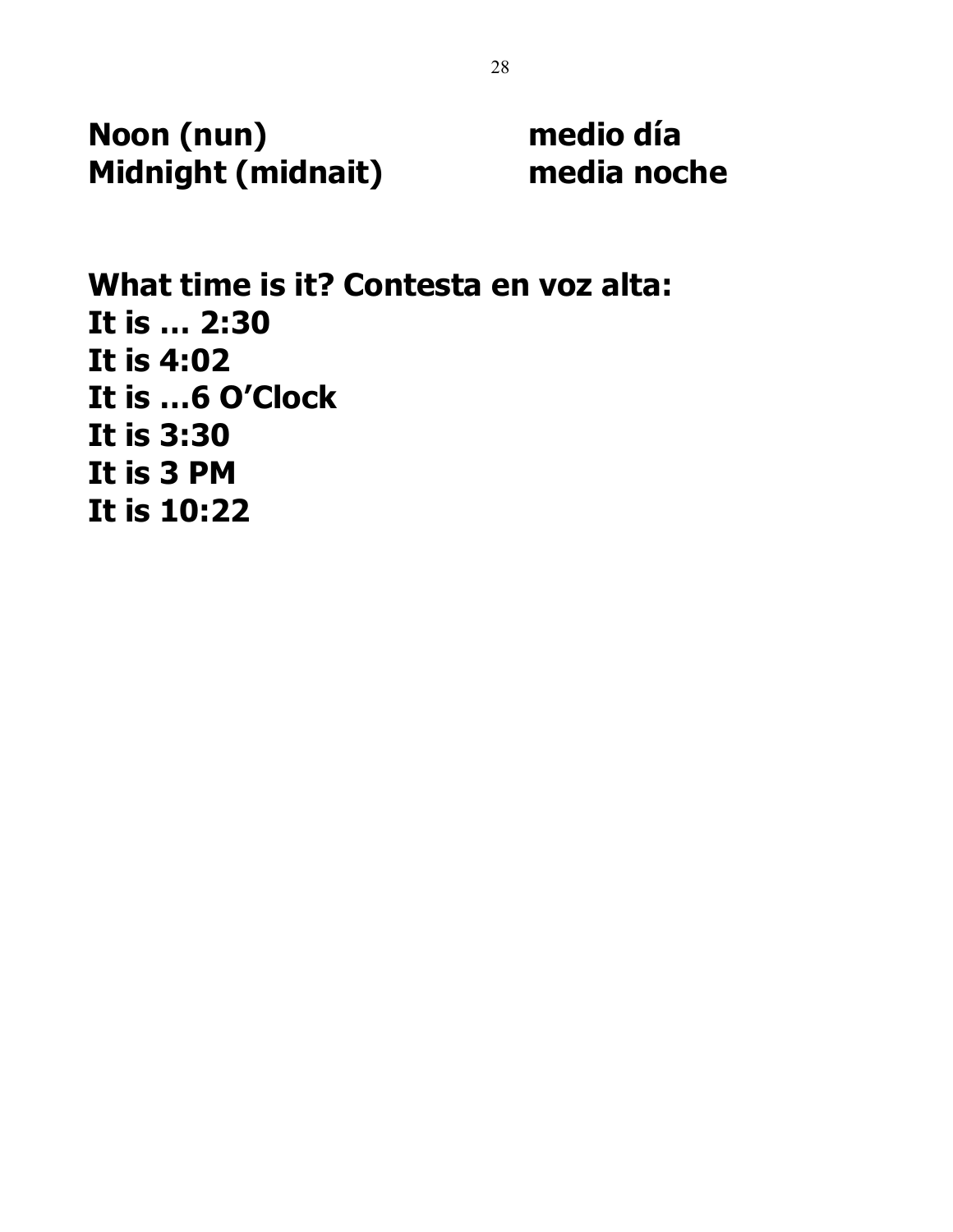| <b>DAYS (deiz)</b>         | <b>DIAS</b>     |
|----------------------------|-----------------|
| <b>Week (uik)</b>          | semana          |
| <b>Monday (mandei)</b>     | <b>lunes</b>    |
| Tuesday (tuzdei)           | martes          |
| <b>Wednesday (uensdei)</b> | miercoles       |
| <b>Thursday (thirsdei)</b> | jueves          |
| <b>Friday (fraidei)</b>    | <b>viernes</b>  |
| Saturday (satirdei)        | sabado          |
| <b>Sunday (sandei)</b>     | domingo         |
| <b>Today (tudei)</b>       | hoy             |
| Yesterday (iustardei)      | ayer            |
| <b>Tomorrow (tumoro)</b>   | mañana          |
| Now (nau)                  | ahora           |
| Then (than)                | luego, entonces |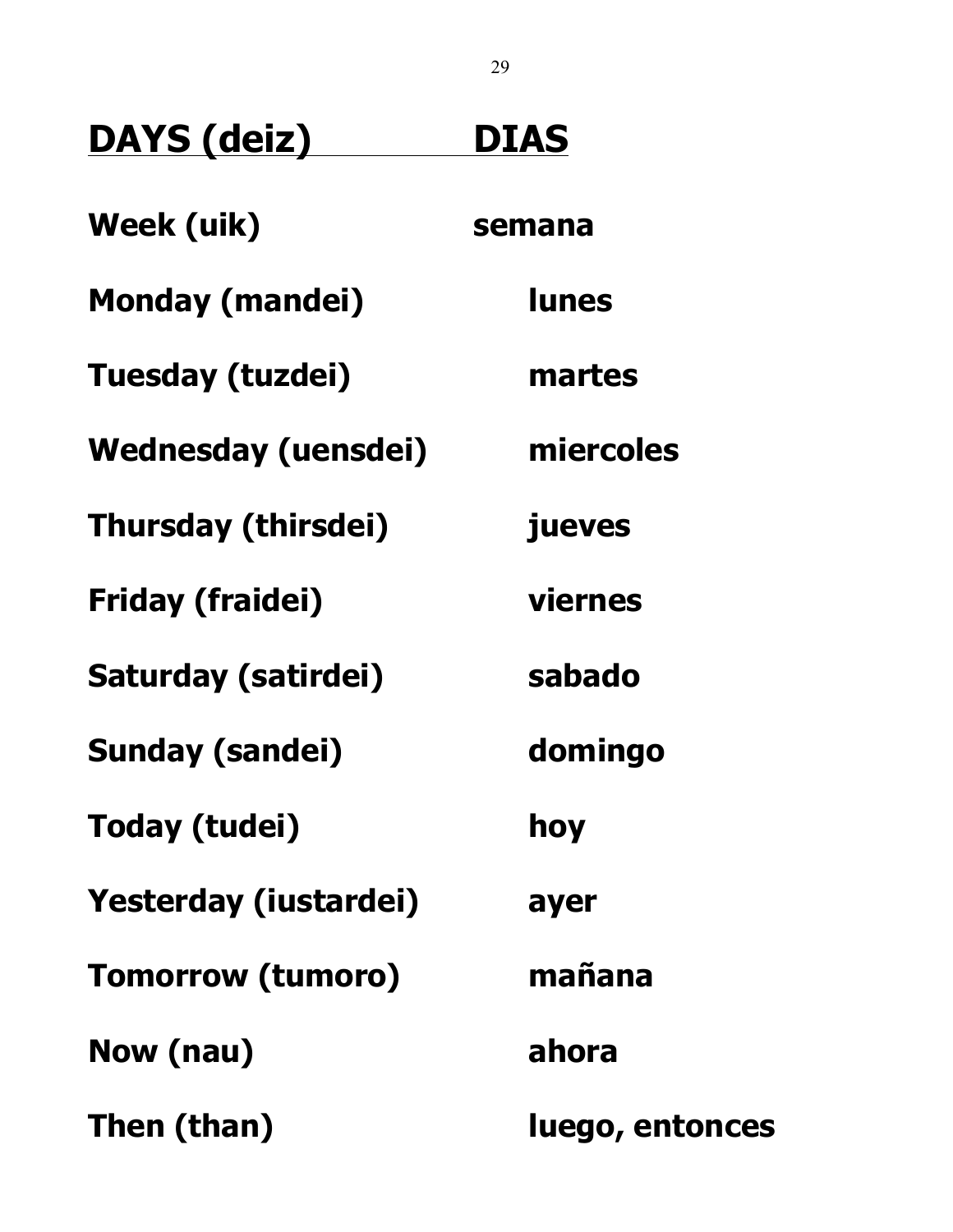| <u>Months (manths)</u>          | <b>Meses</b> |
|---------------------------------|--------------|
| January (yaniuari)              | enero        |
| <b>February (februeri)</b>      | febrero      |
| <b>March (march)</b>            | marzo        |
| <b>April (eipril)</b>           | abril        |
| May (mei)                       | mayo         |
| June (yun)                      | junio        |
| July (yulai)                    | julio        |
| <b>August (agast)</b>           | agosto       |
| September (septembr) septiembre |              |
| <b>October (actobr)</b>         | octubre      |
| November (novembr) noviembre    |              |
| December (dicembr) diciembre    |              |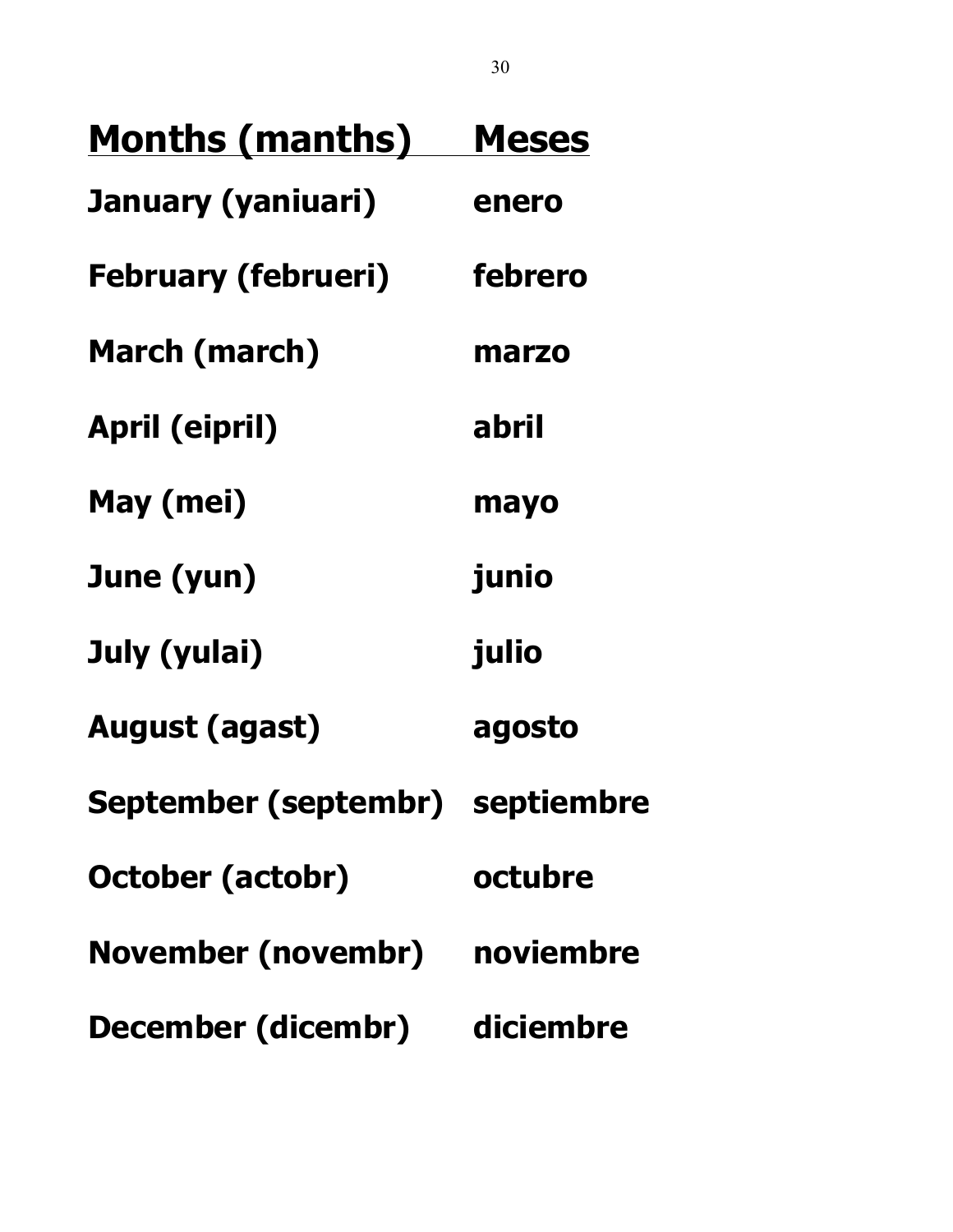### **SEASONS OF THE YEAR (sisanz av tha llir) ESTACIONES DEL AÑO**

**Summer (samr) verano** 

**Fall (fal) y Autumn (atum) otoño** 

**Winter (wintr) invierno** 

**Spring (spring) primavera** 

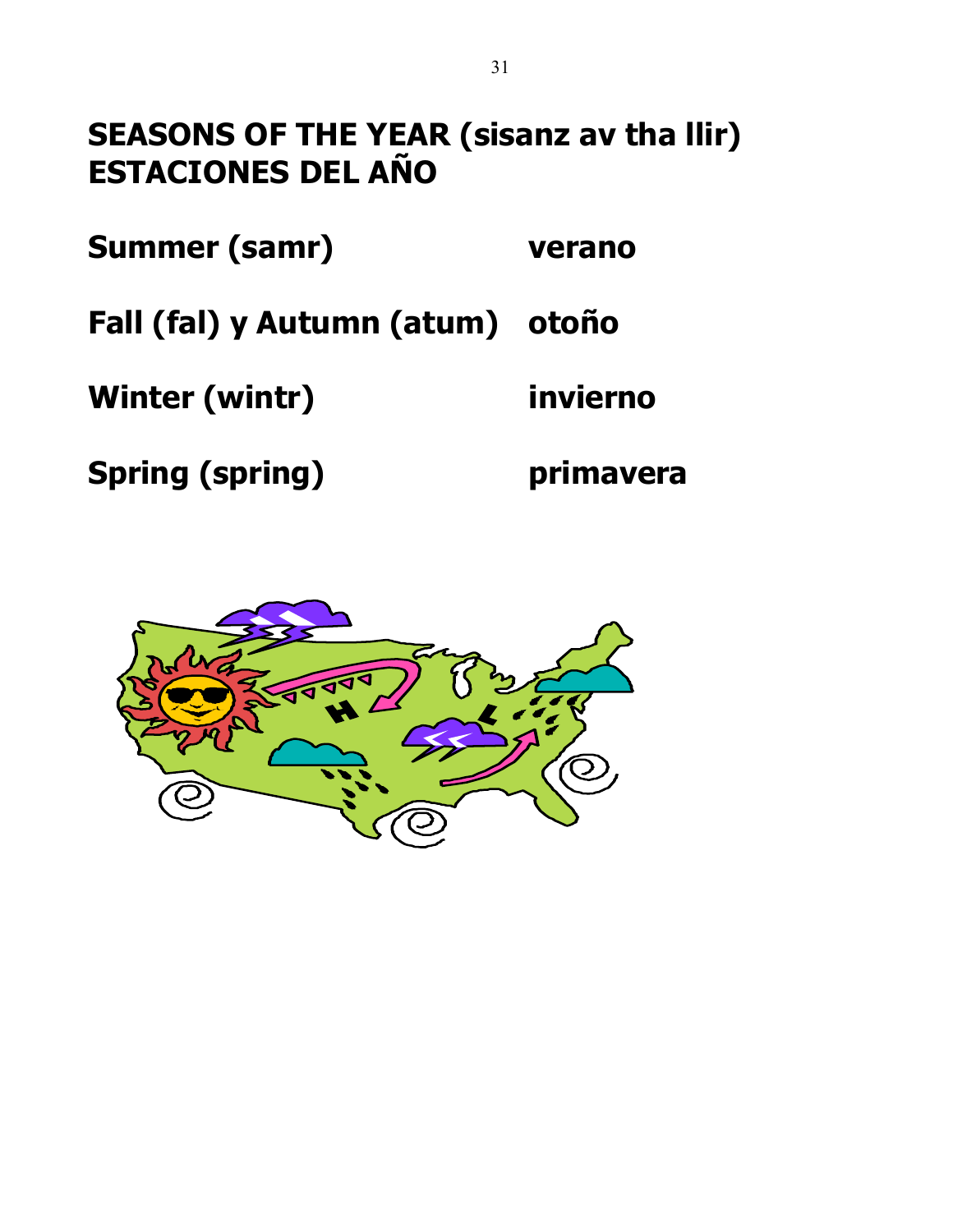#### **PARTS OF THE BODY (parts av tha bodi) PARTES DEL CUERPO**



- **hair (jeir) pelo head (jed) cabeza ear (ir) oreja eye (ai) ojo eyebrow (aibrau) ceja nose (noz) narìz cheek (chik) cachete mouth (mauth) boca lips (lieps) labios chin (chien) barba moustache (mastash) bigote beard (bird) pelo en la barba**
-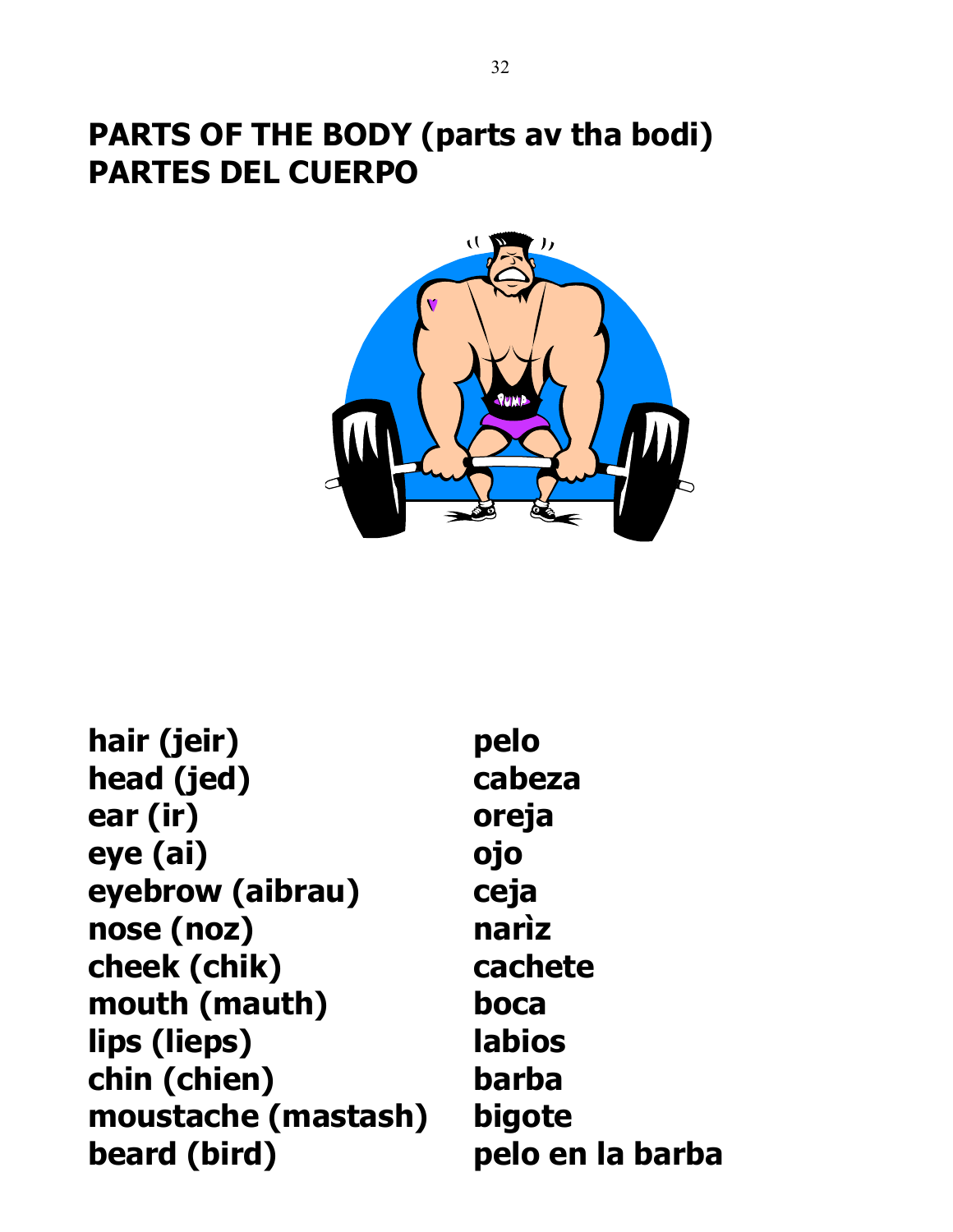**tooth (tuth) diente teeth (tith) dientes neck (nak) cuello shoulder (shaldr) hombro back (bak) espalda elbow (elbo) codo arm (arm) brazo hand (jand) mano finger (fingr) dedo thumb (tham) dedo gordo chest (chest) pecho stomach (stamak) estòmago belly (bali) panza, estòmago hip (jiep) cadera waist (ueist) cintura thigh (thai) muslo knee (ni) rodilla foot (fut) pie feet (fit) pies toe (tou) dedo del pie leg (leg pierna**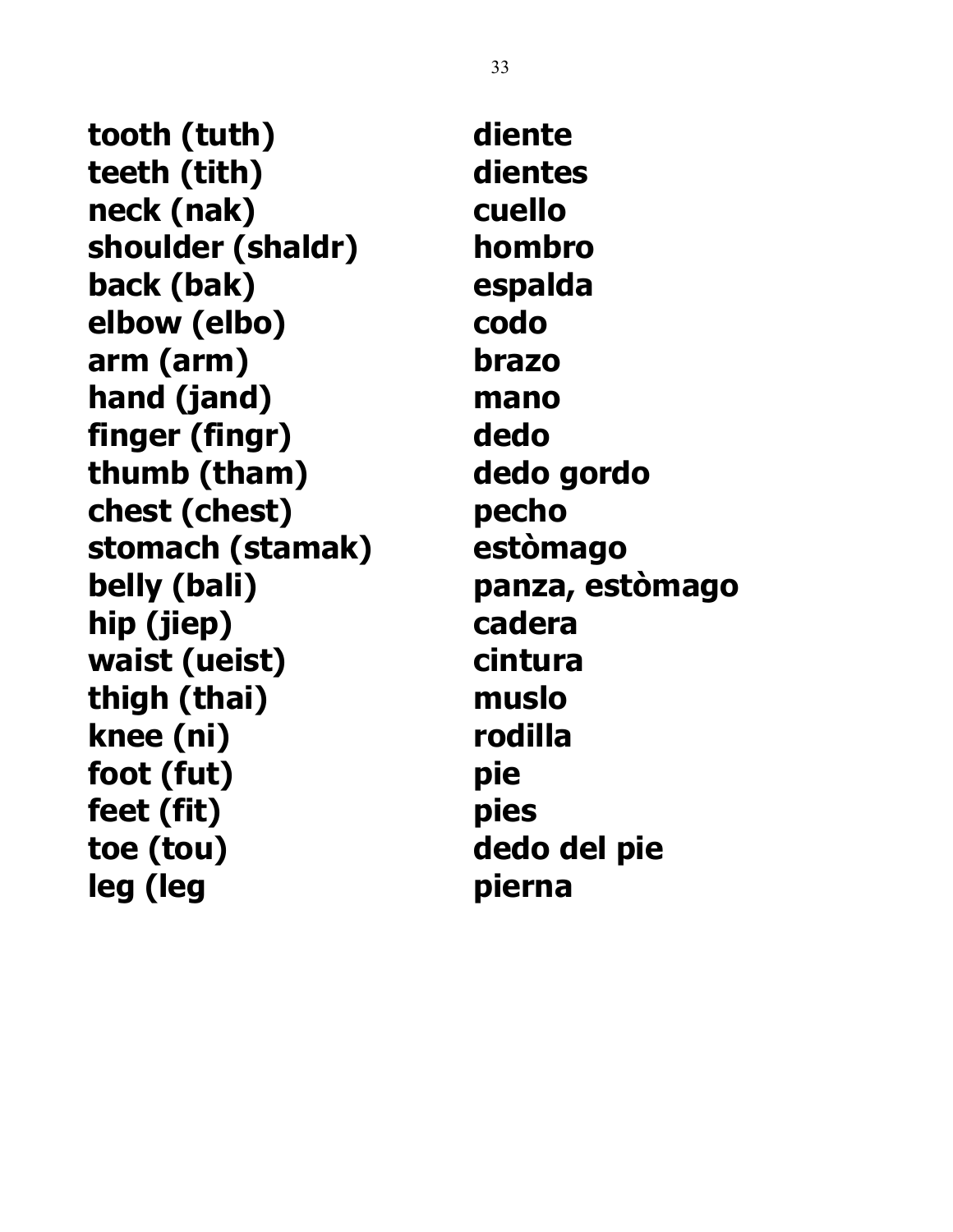**CLOTHES (cloz) ROPA hat (jat) sombrero shoe (shu) zapato shoe laces (shu leisis) còrdones socks (saks) calcetines pants (pants) pantalones shirt (shirt) camisa skirt (skirt) falda dress (dras) vestido jacket (yaeket) chaqueta coat (cot) chaqueta underwear (andrwer) ropa interior T-shirt (Ti-shirt) playera raincoat (rein cot) impermeable boot (but) bote belt (balt) cinto glove (glav) guante tie (tai) corbata suit (sut) traje vest (vast) corpino Verbos: wear (uer) usar dress (dras) vestirse put on (pat an) ponerse take off (teik aff) quitarse undress (andres) desnudarse**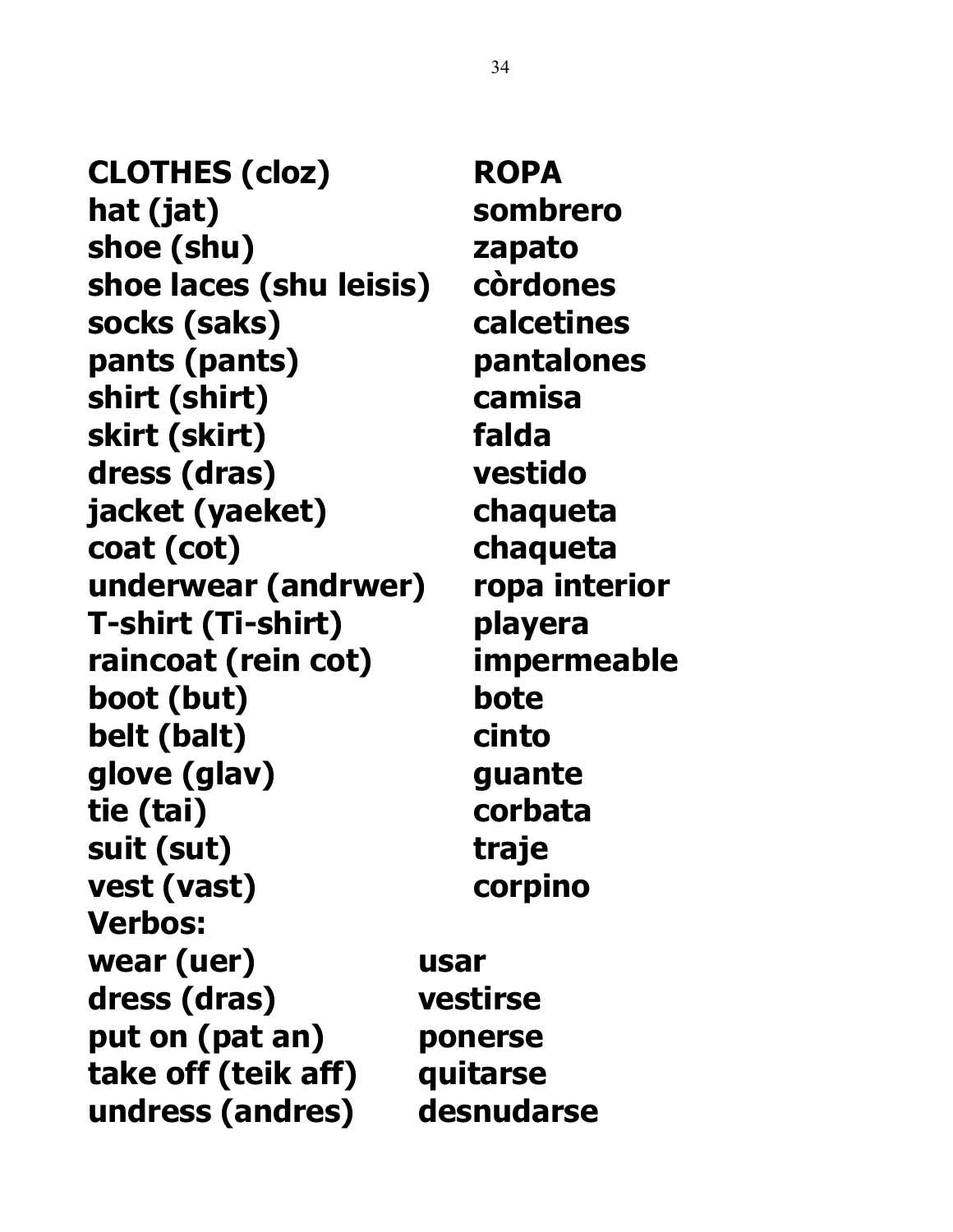## **THE FAMILY LA FAMILIA**



**wife (uaif) esposa husband (jasband) esposo parents (paerants) padres mother (mathr) madre father (fathr) padre baby (beibi) bebè daughter (datr) hija girl (gerl) niña son (san) hijo boy (boi) niño, muchacho child (chaild) niño kid (kied) niño children (cheldran) niños sister (sestr) hermana brother (brathr) hermano mother in law (\_\_ien law) suegra father in law suegro sister in law cuñada**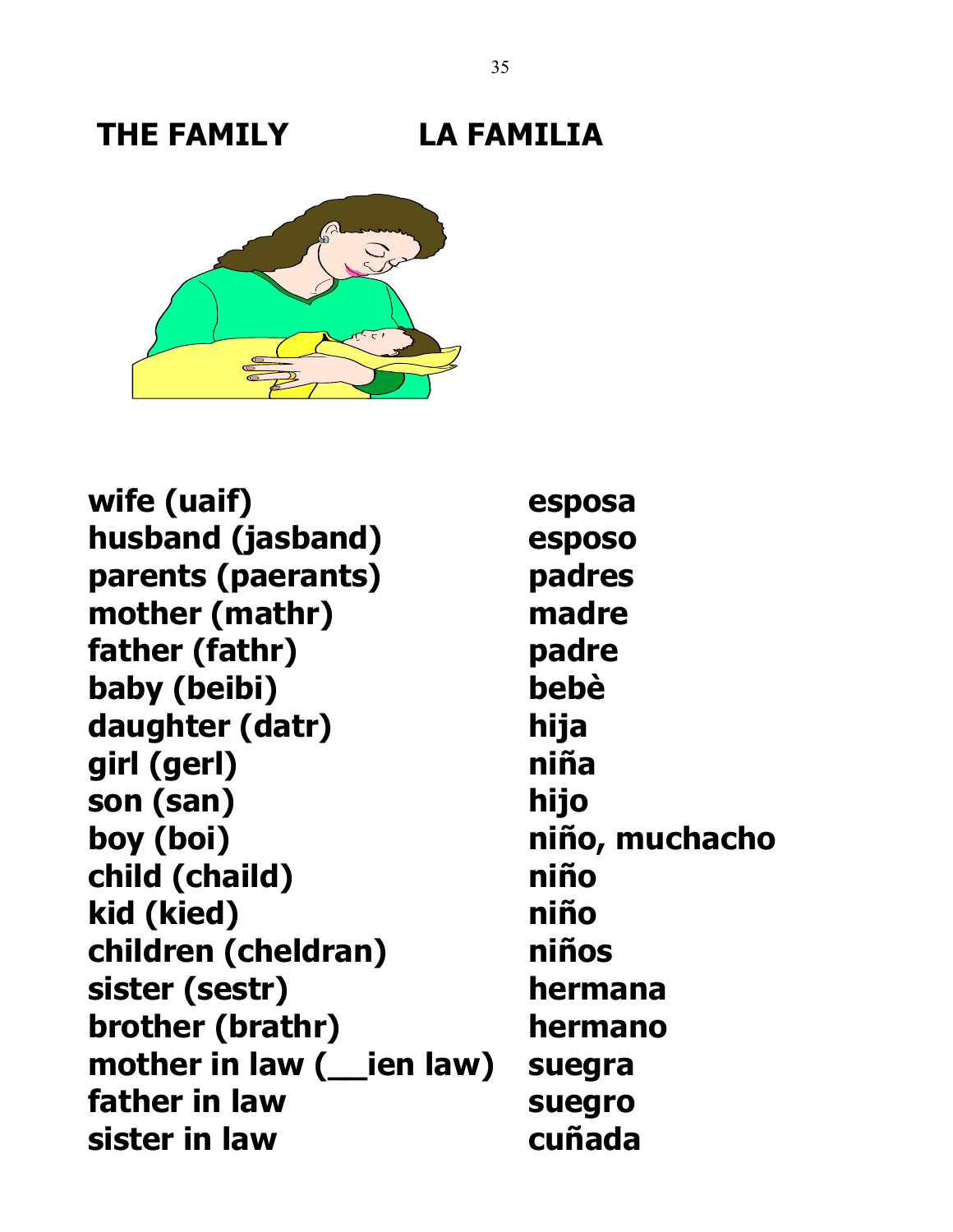**brother in law cuñado grandparents abuelos grandmother abuela grandfather abuelo granddaughter nieta grandson nieto aunt (ant o ent) tia uncle (ankl) tio cousin (cazien) prima/o niece (nis) sobrina nephew (nafiu) sobrino godmother comadre,madrina godfather compadre, padrino goddaughter ahijada godson ahijado wedding (ueading) boda married (maerid) casado/a single (singl) soltero/a, solo/a divorced (divorsd) divorciado/a girlfriend (gerlfrend) novia boyfriend (boifrend) novio engaged (angeidchd) prometido/a pregnant (pragnant) embarasada**

**Are you married...? ¿Esta casado/a**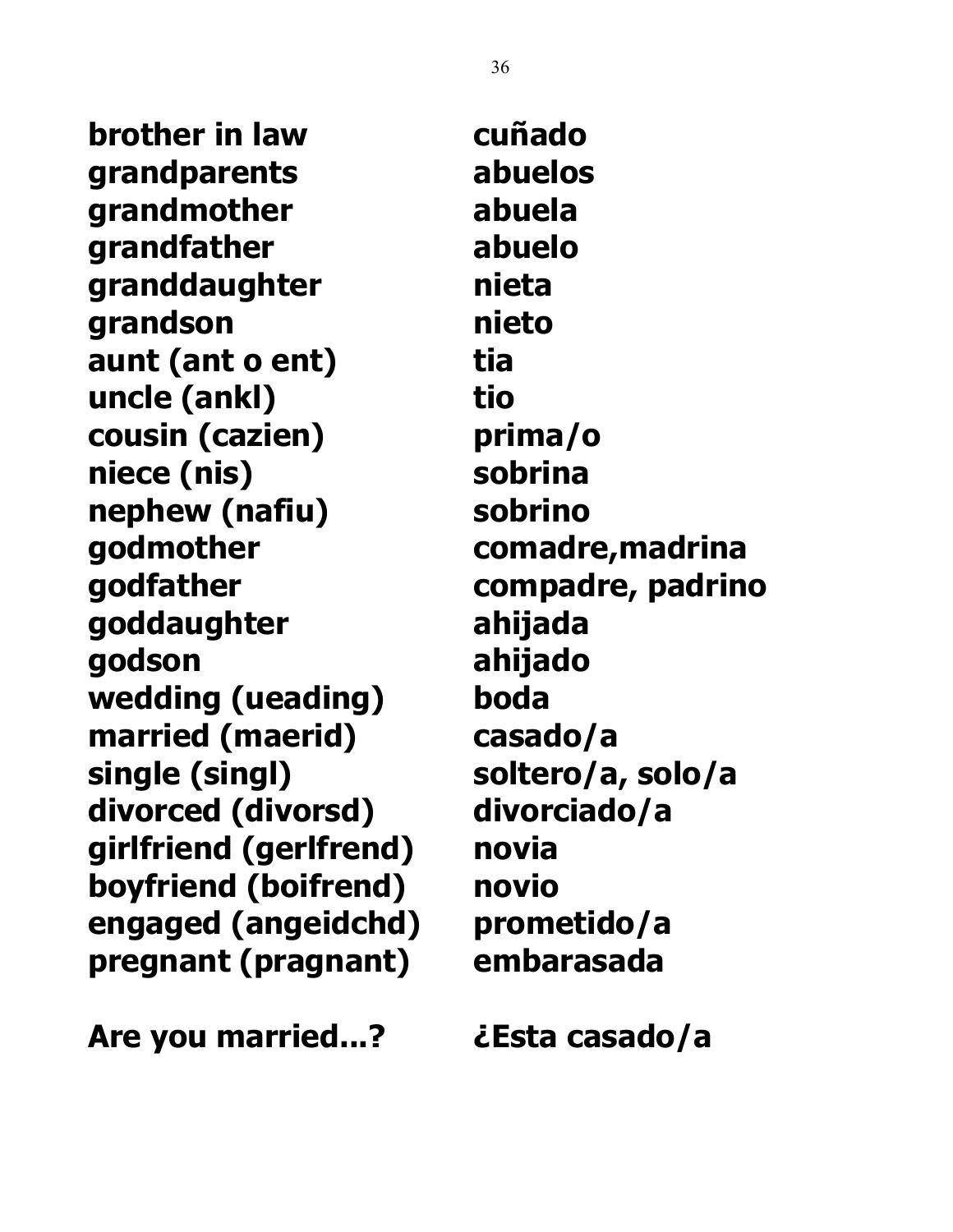**SCHOOL (skul) ESCUELA answer (ansir) respuesta backpack (bakpak) mochila book (buk) libro blackboard (blakbord) pizaròn chair (cher) silla chalk (chak) gis chalkboard (chakbord) pizaròn classroom (clasrum) salòn de clase crayons (kreianz) colores desk (dask) escritorio erasor (ireisor) borrador felt tip pen (falt tiep pen) plumòn homework (homuirk) tarea letter (latr) letra y carta noun (naun) sustantivo notebook (notbuk) cuaderno number (nambr) numero page (peig) pagina paper (peipr) papel pen (paen) pluma pencil (pensal) làpiz question (kueschan) pregunta**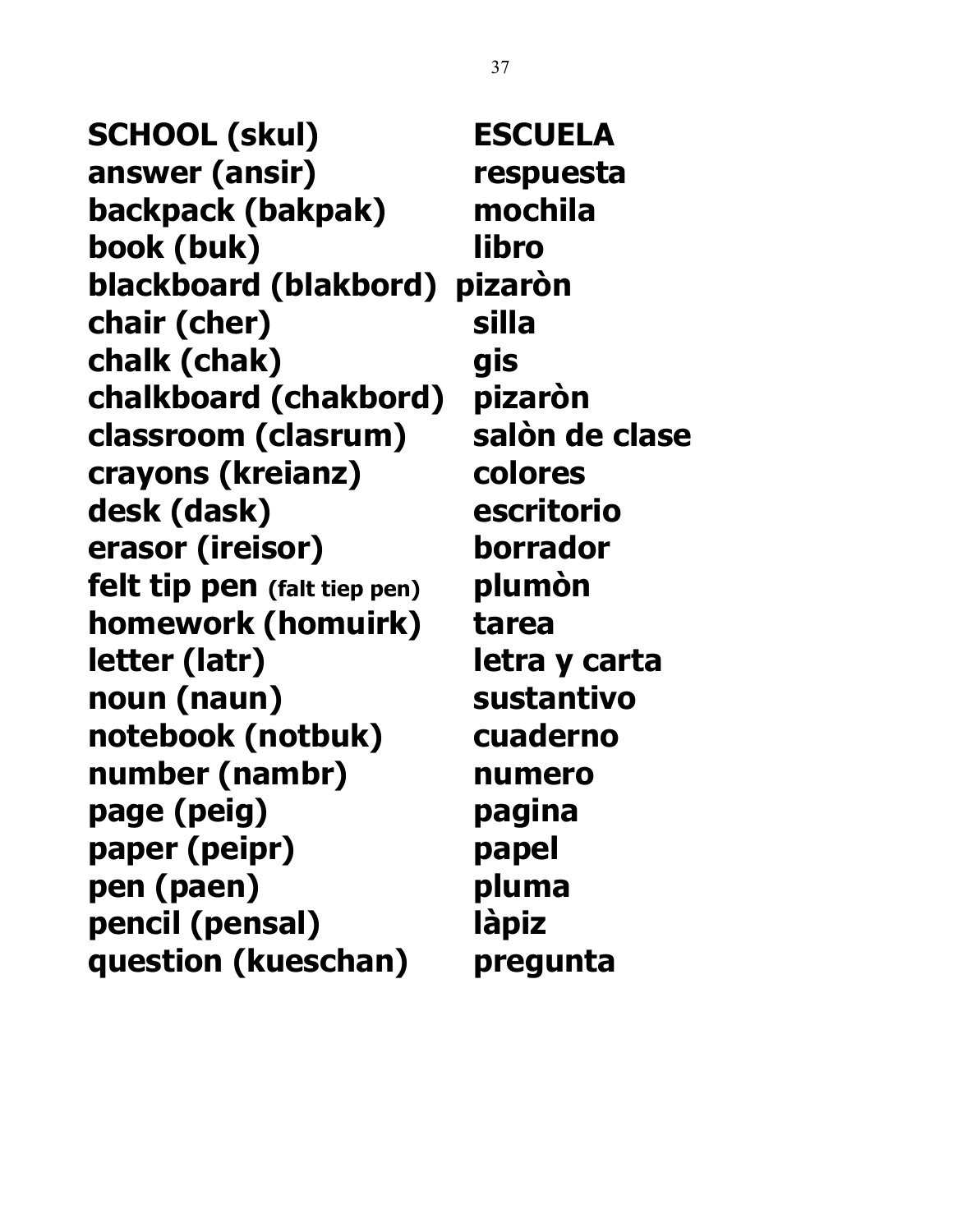**report card (riport kard) carta de reporte student (studant) estudiante teacher (ticher) maestro/a test (tast) prueba verb (virb) verbo word (werd) palabra**

**Translate traducir Spell deletrear Write escribir Read leer Out loud en voz alta Do your homework haz tu tarea Raise your hand levanta la mano**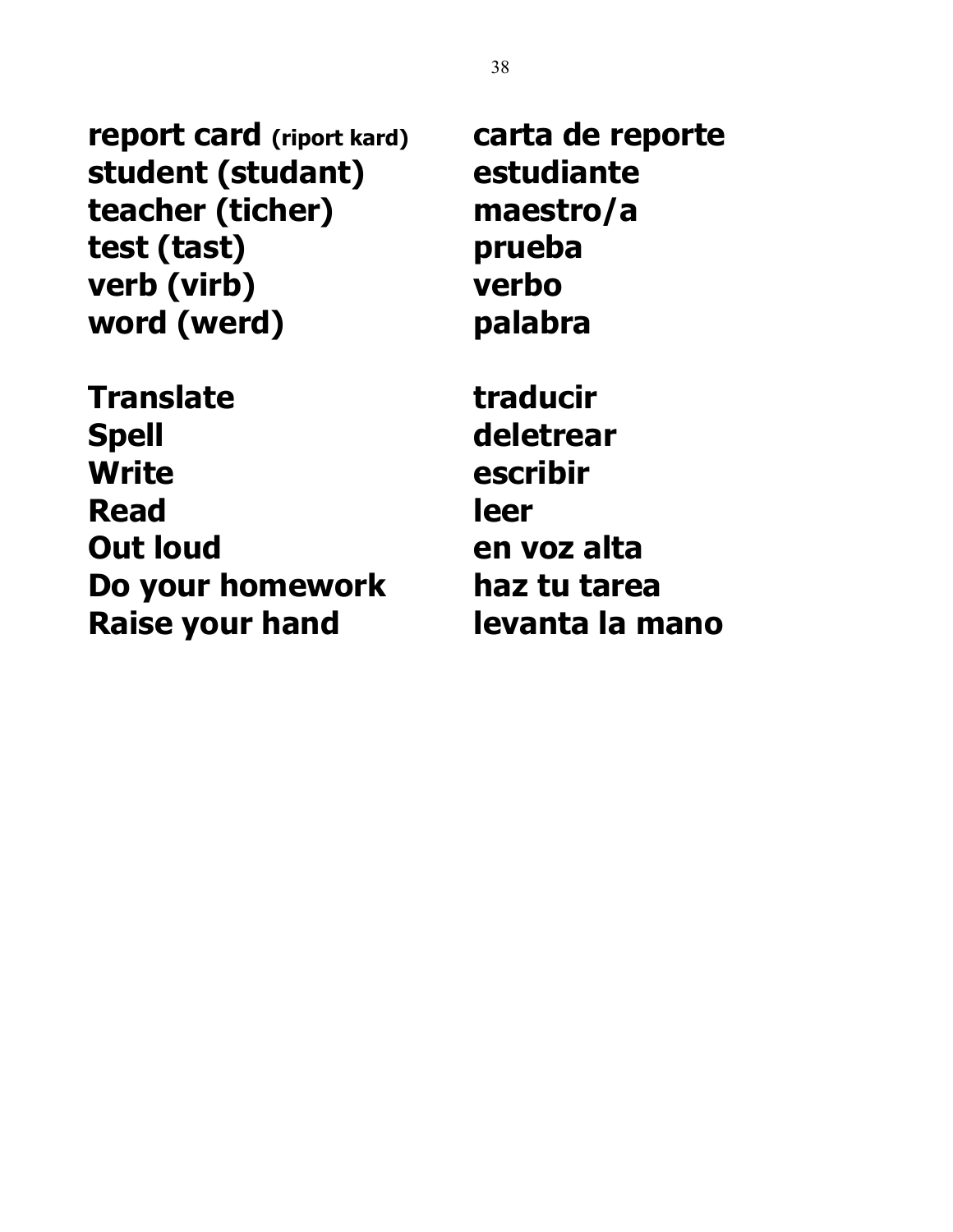**QUESTIONS (kwashtans) PREGUNTAS who (ju) Quièn whom (jum) a quièn whose (juz) de quièn what (uat) què which (uech) cual when (uen) cuando where (uer) donde why (uai) porquè how (jau) como how many (jau meni) cuàntos how much (jau mach) cuànto what for (uat for) para què Is there...? (es ther) ¿Hay? (singular) Are there...? (ar ther) ¿Hay? (plural) What do you want? ¿Que quiere? (uat du iu uant) What would you like? ¿Que querìa? (uat wud iu laik) I want (ai uant) Yo quiero I would like (ai wud laik) Yo querìa I like (ai laik) Me gusta DO – DOES = verbos auxiliares para hacer preguntas: Do = I, you, we, they – Does = he, she, it**